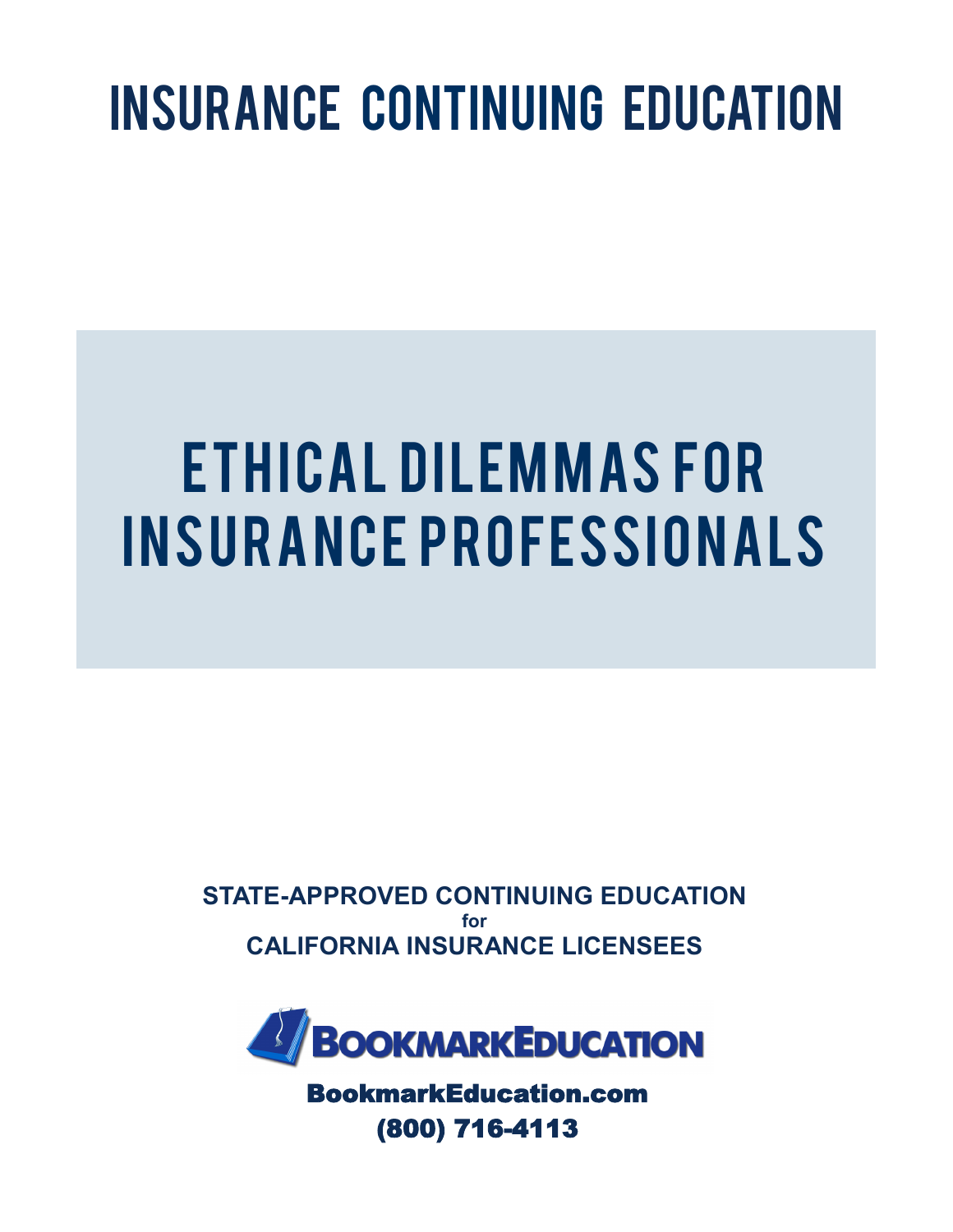# **ETHICAL DILEMMAS FOR INSURANCE PROFESSIONALS**

Continuing Education for California Insurance Professionals

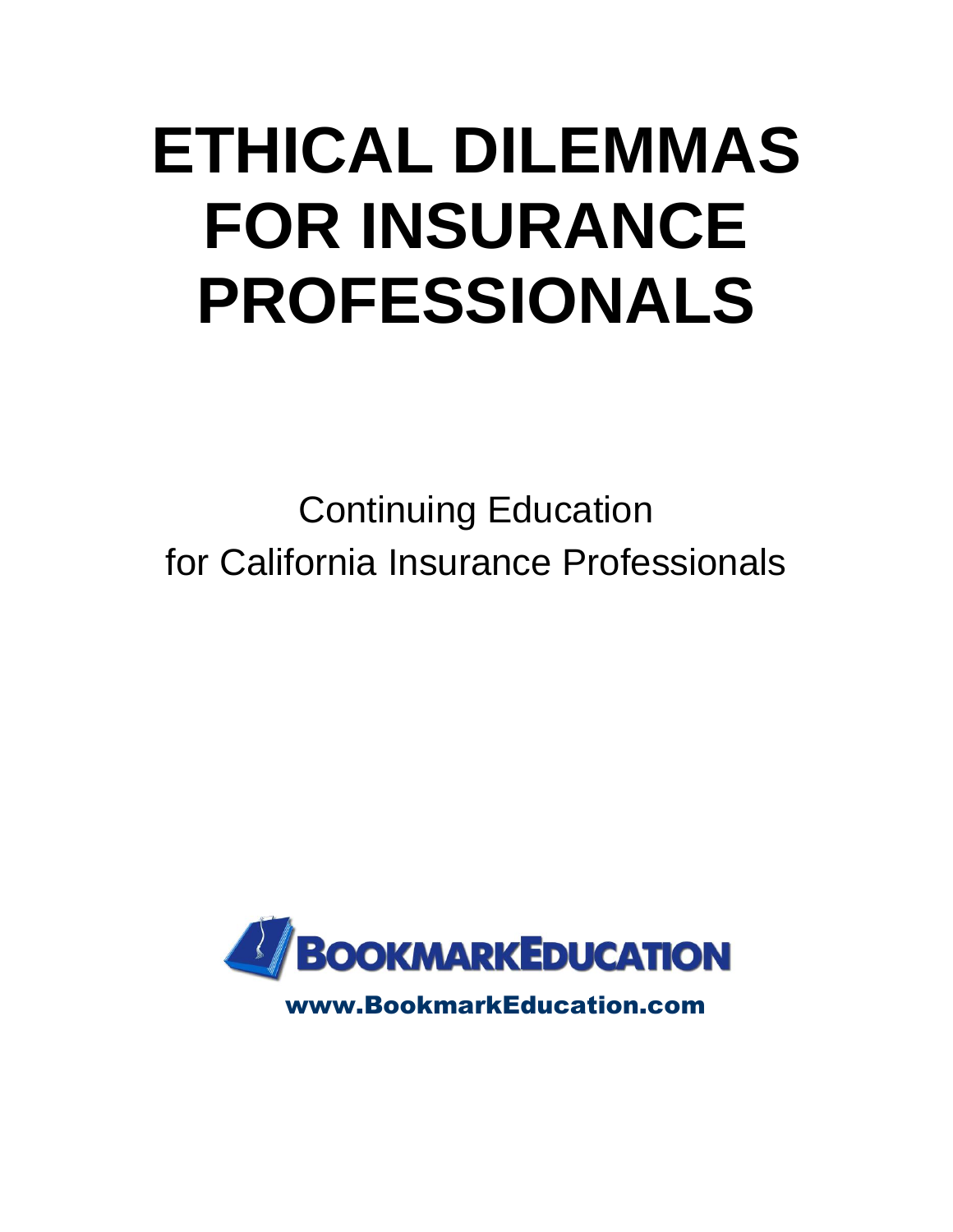### **ETHICAL DILEMMAS FOR INSURANCE PROFESSIONALS**

#### COPYRIGHT © 2019 BY **BOOKMARK EDUCATION**

All rights reserved. No part of this book may be reproduced, stored in any retrieval system or transcribed in any form or by any means (electronic, mechanical, photocopy, recording or otherwise) without the prior written permission of Bookmark Education

A considerable amount of care has been taken to provide accurate and timely information. However, any ideas, suggestions, opinions, or general knowledge presented in this text are those of the authors and other contributors, and are subject to local, state and federal laws and regulations, court cases, and any revisions of the same. The reader is encouraged to consult legal counsel concerning any points of law. This book should not be used as an alternative to competent legal counsel.

Printed in the United States of America. ▪P1▪

All inquiries should be addressed to: **Bookmark Education** 6203 W. Howard Street Niles, IL 60714 (800) 716-4113 www.BookmarkEducation.com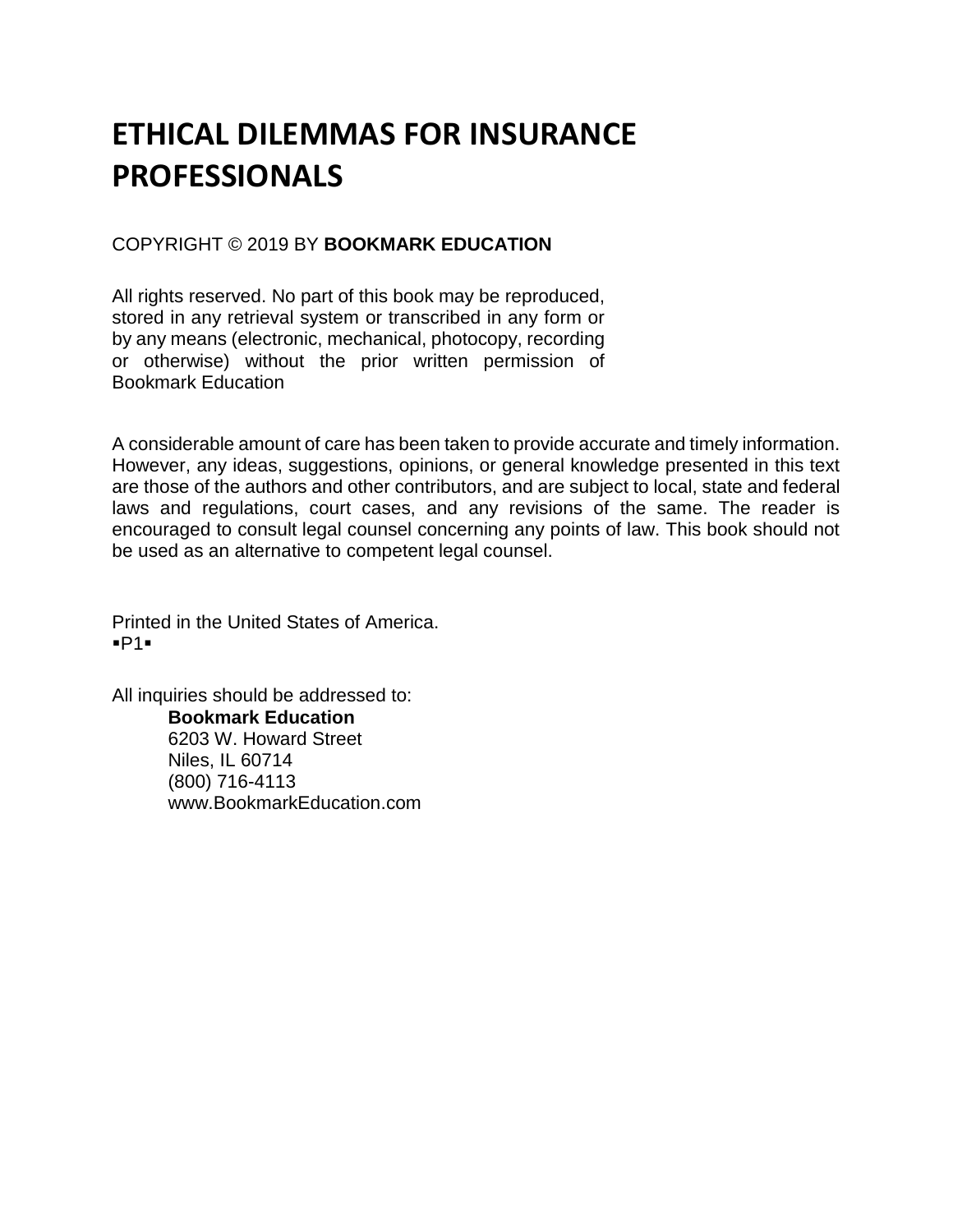#### **TABLE OF CONTENTS**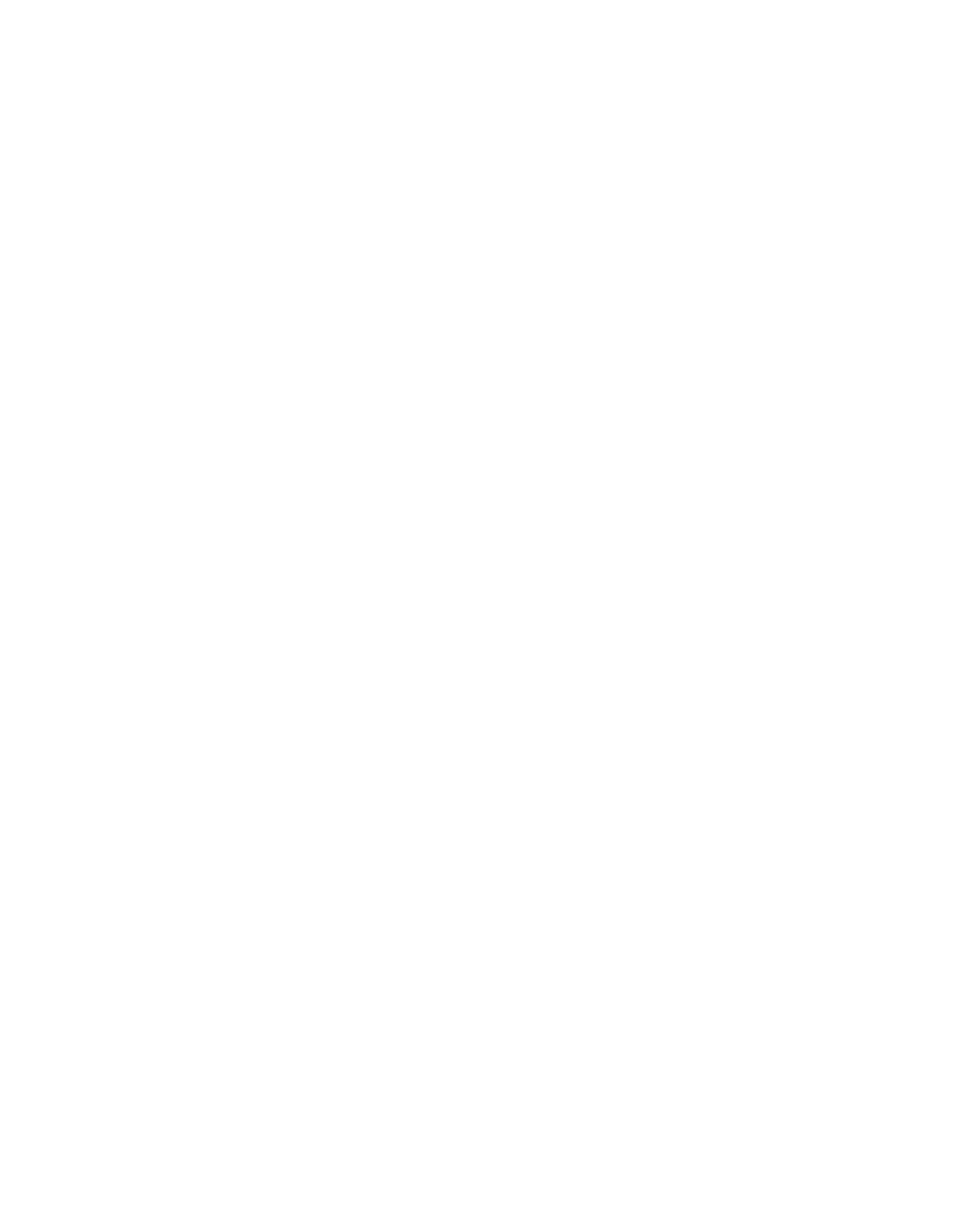#### <span id="page-6-0"></span>**CHAPTER 1: WHY BOTHER WITH ETHICS?**

This course makes the assumption that you, an experienced insurance professional, probably don't need to be lectured about what's right and what's wrong. You've known the basics of good and bad since childhood, and no continuing education course is likely to have a major impact on your concept of morality or turn a "bad" person into a "good" person.

However, good-intentioned adults can still benefit from some time and space to contemplate why they believe what they believe, how they make ethics-related decisions and how the basic lessons of right and wrong can be applied in specific business scenarios. Many of us are likely to discover that the truly hard choices in life aren't clear ones between something that is obviously wrong and something that is obviously right (for example, stealing money from a client vs. keeping the client's money safe). Rather they are the cases in which we notice two or more legitimate choices that could be made, all of them having merit but none of them likely to fully please everyone.

With this in mind, perhaps it's appropriate to consider a definition of "ethics." Definitions for this term are numerous enough to fill their own book and could include statements like, "the direction of your moral compass," "how you treat the people who you don't know" and "how you conduct yourself when no one is watching." For our purposes here, let's be guided by a paraphrased, three-pronged definition from former insurance professor and columnist Peter R. Kensicki, who proposed the following theories:

- Moral decisions involve deciding whether an act is right or wrong.
- Legal decisions involve determining whether an act is legal or illegal.
- Ethical decisions involve choosing between two or more right AND legal options.

Viewing ethics in this proposed way can be helpful to licensed insurance producers because it acknowledges that we are, of course, expected to treat people with kindness, compassion, honesty and skill but are also required to follow laws and rules set by federal and state governments. Our instincts to help a consumer or a colleague must be reexamined if our assistance might violate our legal obligations.

#### <span id="page-6-1"></span>**The Need for Ethics in Business**

Strong cases can be made for acting ethically in order to increase business. Consider the successes you've had in your insurance career thus far and whether they would really be possible if you hadn't shown respect, humility and other positive and seemingly selfless traits to your customers, colleagues or even your competitors.

#### <span id="page-6-2"></span>**Building Our Business With Ethics**

For most insurance producers, the most common source of new business opportunities will be referrals. By putting yourself in a position to be recommended by your current customers to their friends, their family and their business associates, you help yourself stand out from the thousands of other alleged insurance experts in your community. Your workday will also be more efficient because you'll be allowed to spend less time following cold leads and contacting strangers for business and more time helping people via legitimate, thoughtful sales.

Whether we realize it or not, each referral comes with a built-in level of trust that we should honor and appreciate. Because the referred person trusts the individual who sent him or her to us, that prospect feels a bit more comfortable talking to us about insurance needs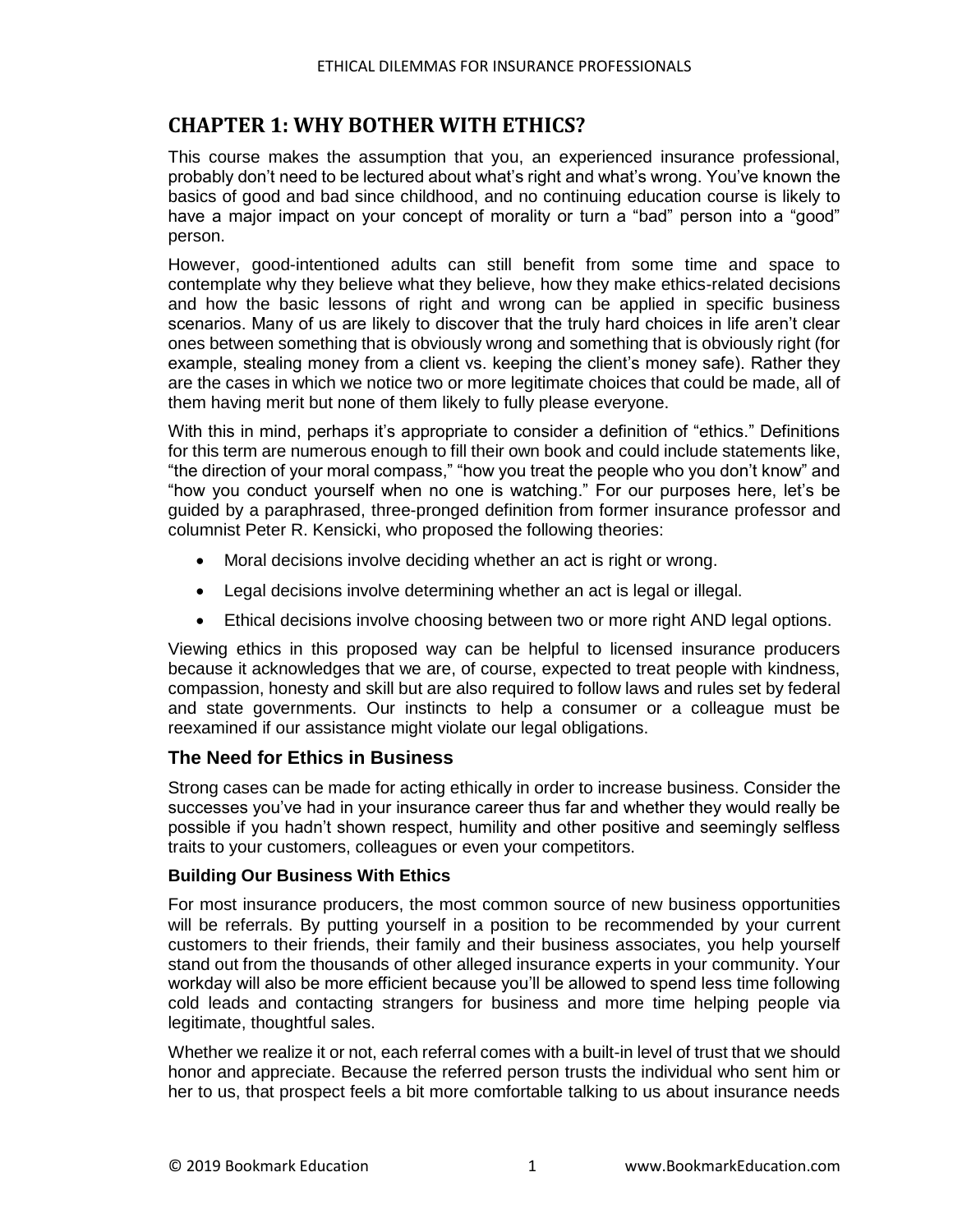than to one of our competitors. Because the referred person is more likely to trust us by extension of our relationship with the person's friend, family member, etc., we are more likely to get honest answers from the referred party about his or her needs, goals and everything else related to the person's insurance situation. The built-in trust allows the referred prospect to let his or her guard down just enough to focus on the possible insurance transaction at hand rather than remaining tight-lipped and wondering about our motives. Less time is wasted, and more time is spent doing important, profitable work. But of course, those positives associated with dealing with a referral are only possible if we treat our existing clientele in an outwardly ethical way.

#### <span id="page-7-0"></span>**Protecting Our Business With Ethics**

None of us will have a career completely free of struggle. Sometimes, but hopefully not too often, we will need to lean on our reputation during tough times and have confidence that our track record of good service will ultimately keep us afloat.

If we've laid the groundwork properly and maintain a bit of luck, some clients will remain loyal to us even as we notice heavy competition for them from a new and aggressive competitor. Similarly, if we have done our best to position ourselves as ethical insurance professionals, we will increase our chances of being forgiven for an occasional and admittedly inevitable work-related mistake, assuming, of course, that we quickly own up to our errors and work hard to fix them.

Due to our status as imperfect human beings, we must assume that mistakes will happen. We may misplace an important document. Or maybe we lose sight of an important deadline related to a client's coverage. Or perhaps we have a bad day, aren't as smooth in a sales presentation as usual and inadvertently mischaracterize how an insurance product works to a customer who buys it and then has a bad claims experience due largely to our poor setting of expectations.

No matter the specifics of our mistakes, maybe our strong ethical behavior with the impacted party will allow us to keep that important relationship intact. Or at the very least, perhaps our good behavior from the past will produce enough mercy within the harmed person to at least not make him or her take serious action against us, such as by contacting a regulator or involving us in a costly, time-consuming lawsuit.

#### <span id="page-7-1"></span>**Improving Workplace Relationships With Ethics**

Our relationships with customers and clients can sometimes be influenced, directly or otherwise, by the quality of our relationships with other insurance professionals. Whether the other professionals are underwriters in a back office at an insurance carrier or a claims adjuster out in the field after a natural disaster, those peoples' decisions can make insurance consumers either very satisfied or very unhappy with us.

Consider, for example, the relationship that can exist between an insurance salesperson and an insurance underwriter. Although direct communication between salespeople and underwriters is more common in certain lines of insurance than others (more likely in property and casualty, less likely in life insurance), good underwriters will acknowledge that what they do is both a science and an art and that their decisions are driven not only by numbers but also by carefully considered instincts. In those scenarios in which an underwriter must decide whether to issue a policy for a borderline risky applicant or perhaps whether to order an inspection that will slow the transaction down, trust in the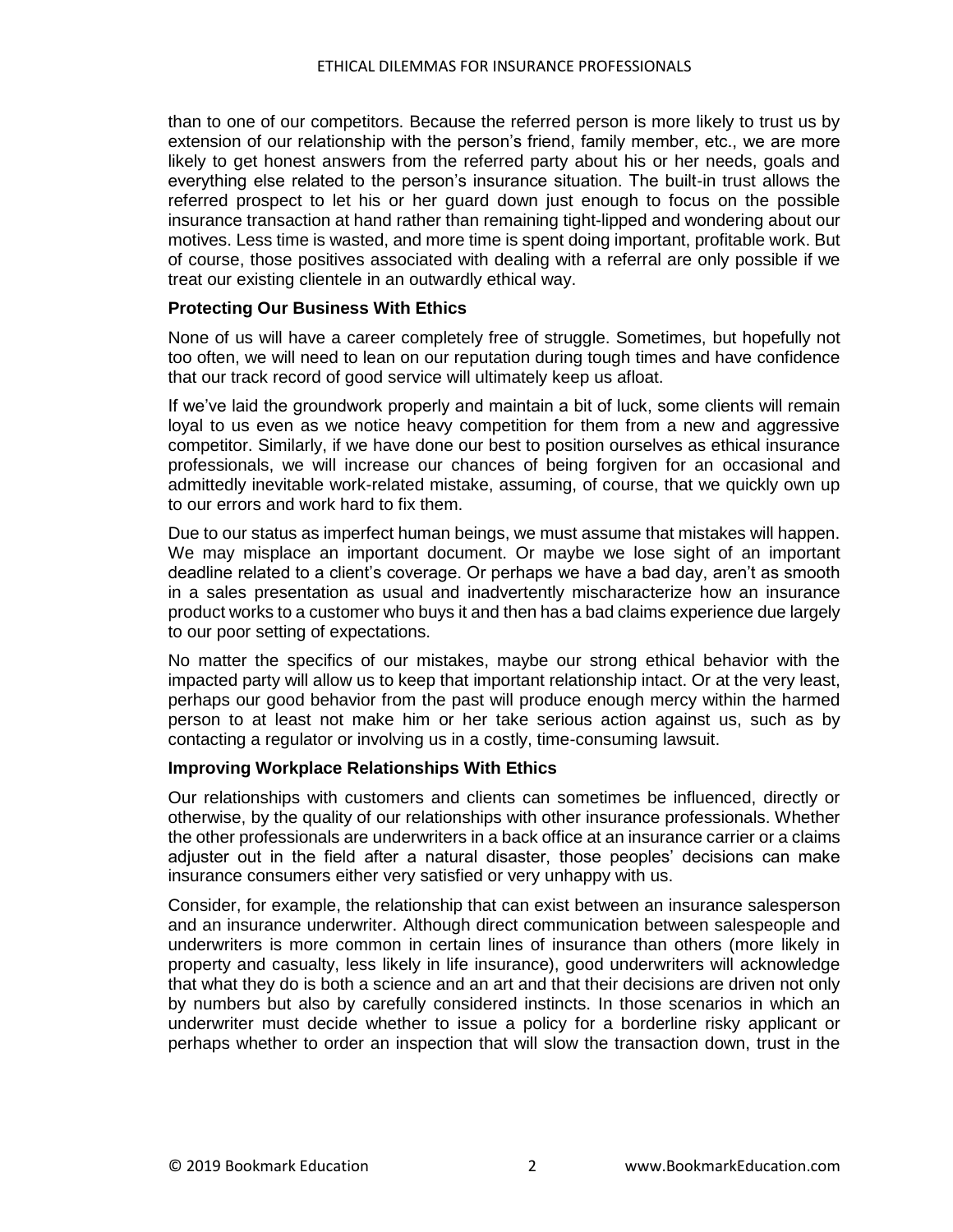producer who is associated with the application can, in fact, be one of the deciding factors. In these cases, underwriters might ask themselves the following questions:

- Am I familiar with this producer and his or her work?
- Is this producer's work typically accurate and usually as complete as possible?
- Does this producer have a reputation of knowing our underwriting guidelines?
- Is this producer quick to respond when we have questions or need clarification?

Certainly, an insurance producer should not attempt to pressure or incentivize underwriters or claims adjusters in order to receive special treatment for themselves or their clients. However, workplace ethics should involve a goal of making hard-working people's jobs a bit easier (where possible) rather than more difficult.

#### <span id="page-8-0"></span>**Helping Our Industry With Ethics**

When we treat the public with honesty, professionalism and respect, we increase the likelihood of them reaching out openly to members of the insurance community and becoming more forthcoming with us in subsequent transactions.

As much as we might believe that our insurance customers are personally happy with us, we should recognize that most people have a negative opinion of our industry as a whole. For example, a 2016 Gallup poll gave respondents a list of roughly 30 professions and asked whether people in those professions tend to have high ethical standards. Nurses, pharmacists, doctors, engineers and dentists scored highest in the poll, whereas insurance salespeople were tied for third from the bottom (along with advertising practitioners), only scoring better than car salespeople and members of Congress.

Such discouraging numbers aren't the fault of a single insurance professional (let alone the licensed producer who is reading this course material). Nor are they likely to be reversed by a single act. However, we likely do ourselves a disservice if we fail to acknowledge the data and refuse to admit that people have an unpleasant idea of who the stereotypical insurance salesperson might be. Perhaps that stereotype brings to mind someone who is overly aggressive in sales, never knows when to listen rather than talk. flings business cards left and right and is focused almost robotically on just making a deal.

By keeping that stereotype in mind and doing everything reasonably within our power to act against it, we can make the public more likely to listen to our important messages about risk and, perhaps, make our clients and prospects more willing to accept our recommendations. Those recommendations might be as complex as adding a series of nearly iron-clad endorsements to a business owner's unique insurance portfolio. Or they might be as simple as suggesting that a young person with a small life insurance policy meet with us on a yearly basis to assess the death benefit's continued suitability.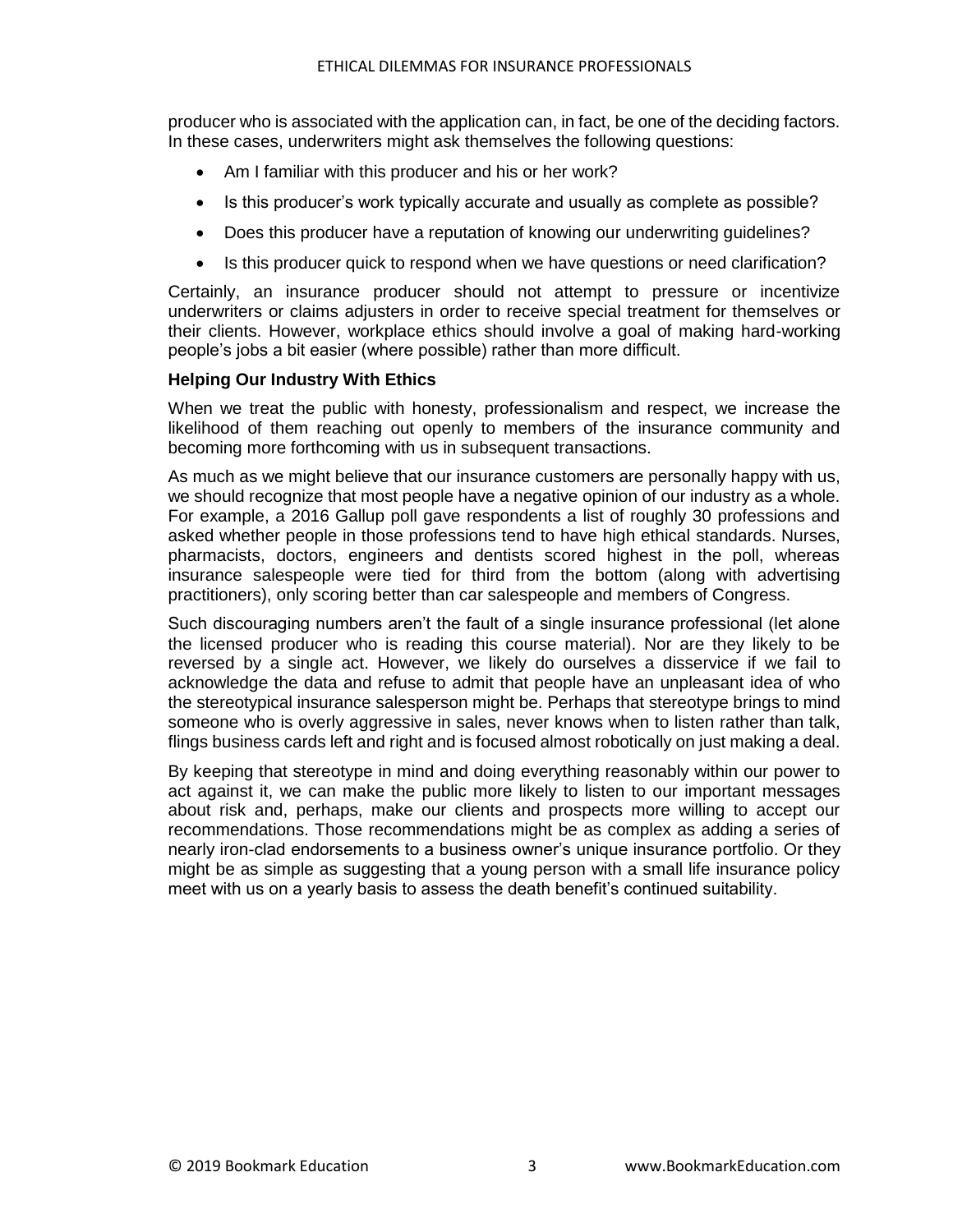#### <span id="page-9-0"></span>**CHAPTER 2: APPLYING ETHICS TO BUSINESS**

Some common life lessons, such as "Tell the truth" and "Treat others the way you'd want to be treated," seem so simple on their own terms yet can become much more complicated in the real world, particularly when an insurance producer must balance ethical obligations to consumers along with ethical obligations to insurance companies (and even a few ethical obligations to ourselves and our families). Let's spend some time exploring how those admirable teachings might become less clear in difficult business situations.

#### <span id="page-9-1"></span>**Tell the Truth, the Whole Truth and Nothing But the Truth?**

To start, let's examine our presumed duty to tell the truth to insurance buyers. Without thinking too hard about it, this duty might be exemplified by not making promises that our products can't keep. It might mean making important disclosures about costs and exclusions. And it might mean acknowledging to ourselves and others that there is no such thing as an absolutely perfect insurance product and no such thing as an absolutely perfect insurance company. A product will always have exclusions and costs associated with it and will almost certainly have dollar limits on benefits. Similarly, at the company level, there will always be a balance between the organization's breadth of product options, its pricing, the knowledge of its salespeople and its approaches to claims handling and customer service. We shouldn't feel ashamed for disclosing all the positives of a product or its parent company, as long as we have also been careful to mention those possible drawbacks.

But is this approach really so easy or totally practical? Consider the following scenario:

• The Smiths visit an insurance agent and tell him they want to be protected while their new home is under construction this winter. Their agent is a captive agent and can only sell insurance from one company. They say to the agent, "We're insurance illiterates, and we don't know what we're doing!" The agent says, "I'll get you the best coverage available from my company. In fact, I bought the same policy when I was building my house. You can sleep at night knowing you'll be adequately protected. Just be aware that it doesn't cover a few things like floods and earthquake damage." The Smiths follow the agent's advice and purchase the recommended coverage. During construction, a major snowstorm causes the Smiths' roof to collapse. Losses are not covered by their policy, and the agent is sued. In court, the agent says his company always excludes collapse caused by snowstorms for buildings under construction and that the Smiths would've known about the exclusion if they'd read their policy. However, he admits that most of his competitors sell policies and/or endorsements that would've insured against this type of loss. Did the agent do anything wrong?

Of course, the agent in our story did something wrong, but let's look deeper into the story and see if we can give him a small, partial benefit of the doubt.

As a captive agent, the agent can only sell insurance from one carrier. Therefore, advising the Smiths to go elsewhere might have technically violated a contractual agreement between the agent and the company. However, some captive agents in this situation have found that sending a prospect to an appropriate competitor in an effort to truly address the prospect's needs can actually benefit all parties. Even if the agent's carrier loses business on this one occasion, the prospect who received an honest referral to a competitor might remember the agent's professionalism, appreciate the transparency and come back to that agent when other insurance purchases must be made. By letting go of a customer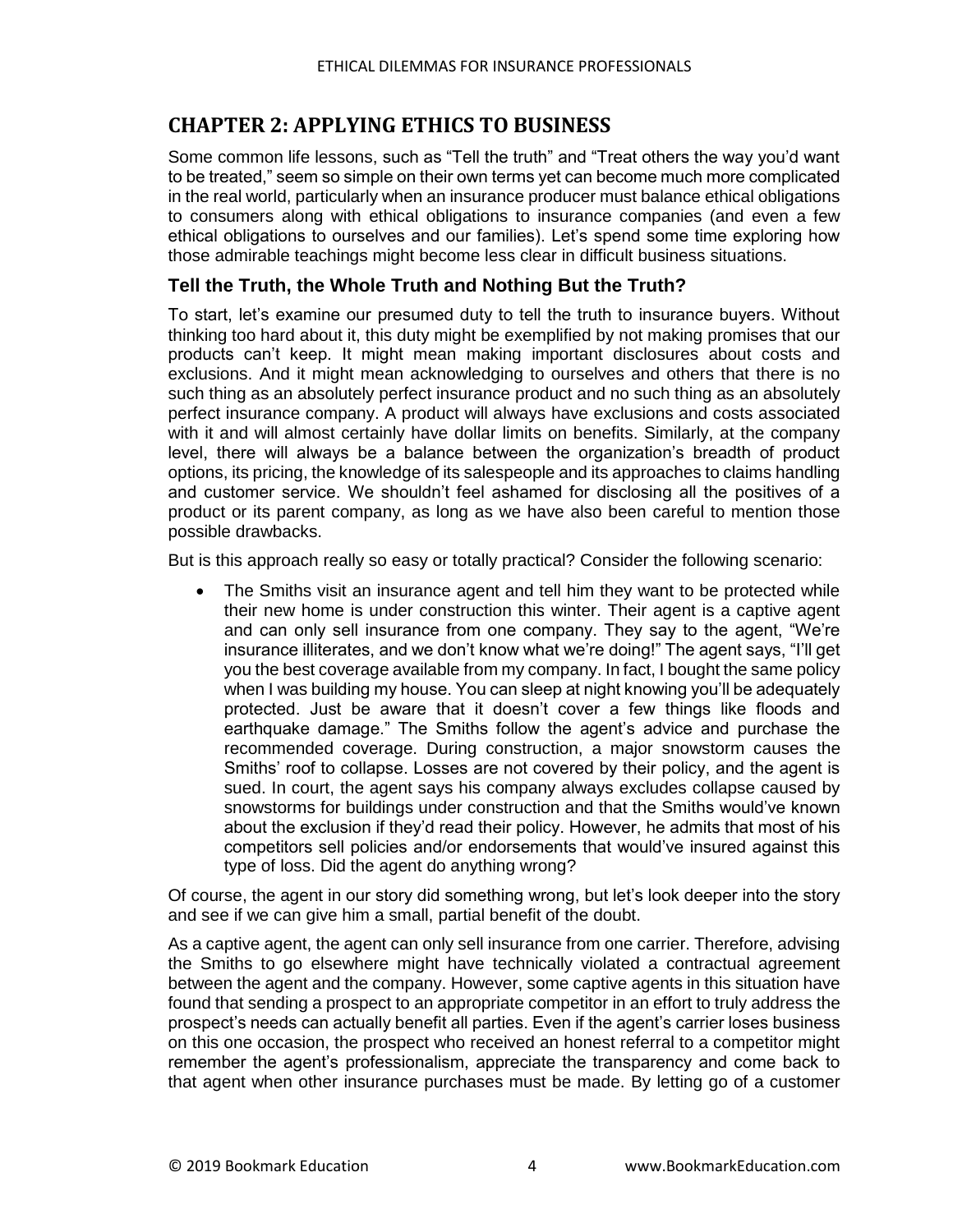carefully in the short term, the agent and the parent company might actually gain a loyal customer in the long term.

Alternatively, perhaps the captive agent could have projected honesty to the prospect while still maintaining the expected company loyalty. We might all agree that the agent had an obligation to disclose that his company's products didn't cover collapse during construction, but would it have been acceptable to frame the disclosure in a companyfriendly way by saying something like, "Our products don't cover an important risk that might arise during the winter, but that allows us to offer the lowest price to cost-conscious homeowners"?

Insurance sales professionals have an ethical (and in some cases) legal obligation to disclose all material facts related to an insurance product. But are there cases in which there can be some debate regarding whether a particular fact is truly a material fact? When meeting with an impatient prospect who is only willing to give you a few minutes of his or her time, are you forced to make quick decisions about what to disclose and what can't be addressed in such a quick conversation? And shouldn't consumers share some responsibility for reading their policies and educating themselves about what they've purchased?

Yet we must face the reality that buyers are highly unlikely to read their policies, other than perhaps to check that the appropriate address and coverage amounts are listed on the declarations page. And in our specific case study presented here, we must be mindful of the facts and the couple's upfront admission that they know nothing about insurance and don't feel confident in their judgment. If there ever was a time for an agent to comfortably spend significant time going through all the coverages and exclusions in an effort to educate a buyer, this might be it.

Our special knowledge about insurance might put some nervous buyers at ease. At the same time, however, we need to be careful with our power to soothe our prospects in an attempt to reduce their worries. Providing overly broad reassurances, such as, "You can sleep at night knowing you'll be adequately protected," doesn't serve the public well because it disregards all the intricacies of a product's terms, conditions and exclusions. Rather than making these types of emotion-focused statements, our desire to provide calming answers to a buyer's questions about a product should always be tied to the policy language, including what is really covered and what really isn't.

#### <span id="page-10-0"></span>**Do You Really Treat Everyone the Same?**

Next, let's examine our assumed responsibility to treat the insurance-buying public equally with regard to our attention and offerings of services. Our first instinct might be that we already abide by this principle consistently and that we are equally professional to everyone without playing favorites. But in the real business world, it's probably impossible to not prioritize some customers over others on occasion.

When this occurs, are we simply doing something wrong? Or are there ways to place one buyer above another and still justify it as an ethical choice? Consider the following scenario:

• You're a health insurance professional specializing in group benefits. With a few minutes to spare before a very long meeting, you decide to check your voicemail and are alerted to two messages. The earliest message is from a business owner who has no experience with insurance. You can tell she's in a panic about some administrative paperwork related to her group's health plan. You're fairly certain that her "problem" isn't really a problem at all and that she just needs some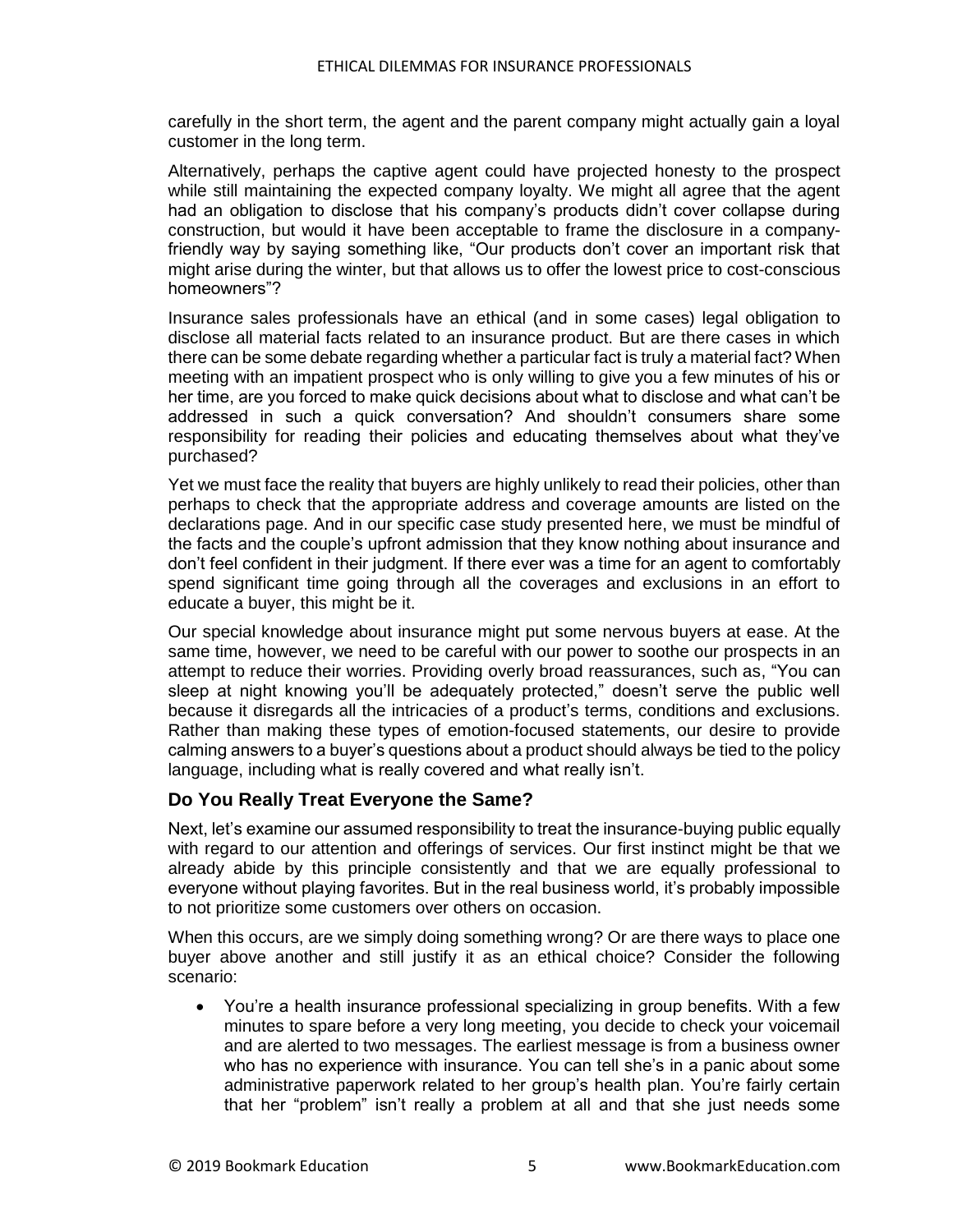reassurance. However, you know it will take some time to explain things and calm her down. The more recent voicemail is from one of your firm's most important clients. He, too, doesn't seem to have a major problem that should really require immediate attention. But this client has constantly made it clear that his time is extremely valuable. You can tell by the tone of his voice that he expects you to personally resolve his issue as soon as possible. Your meeting will last the rest of the day, and you only have time to return one of the calls. What do you do?

Many readers will automatically react by claiming they'd find some way to return both calls, such as by missing their meeting or by staying late. But for the purpose of the exercise, let's force ourselves to make a choice and ask ourselves how we arrived at it.

If you choose to return the first person's call, your ethics-based decision might focus on the fear heard in the person's voice and your compassionate desire to alleviate it as soon as possible. Another reason to speak to the first person might be that this is a new customer who is still learning to trust you and therefore deserves a sign of your attention in order to strengthen the relationship. Or maybe you do it because you simply believe in the unwritten rule of "first come, first served" and will return her call because she was essentially at the front of the line.

A few brave readers might admit, albeit silently, that they'd return the call from the second client, who is much more demanding and who likely has a much bigger influence on a salesperson's professional success. Even if you might personally want to dismiss the second caller and help the first, you might have a supervisor who overrules you.

Modern technology might provide a reasonable solution by allowing you to call the supposedly more important client but also send a quick text message or email to the first caller, letting her know not to worry, that you care about her concerns and that you will ultimately be in touch to address her problem during the next business day as soon as possible.

If nothing else, this scenario offers a reason for all of us to review our outgoing voicemail messages and determine whether what we say on them actually sets reasonable, achievable expectations for anyone who calls, including big clients and small ones.

#### <span id="page-11-0"></span>**Do You Stand Up For Yourself?**

Let's not forget that, in addition to having ethical obligations to the public, our peers and our supervisors, we also have ethical obligations to ourselves. Despite not being able to be entirely thin-skinned and dismiss every difficult person we encounter, we all must have limits to prevent ourselves from unreasonable intimidation, bullying and unhealthy influences. In other words, we must have a threshold beyond which we will be willing to stick up for ourselves and say, "No."

But can't this obligation to ourselves create tremendous stress, particularly if the person causing problems has a direct impact on our ability to earn a living? Consider the following scenario, which, believe it or not, is based on actual events:

- You work for a financial services firm as a sales manager. Your new supervisor tells you about a popular sales seminar called "Annuity Boot Camp" and insists that you and your team attend. At the seminar, you're surprised to hear the speakers make the following recommendations:
	- $\circ$  "There are real answers, and then there are answers for senior citizens. Oversimplify the information to move the sale forward."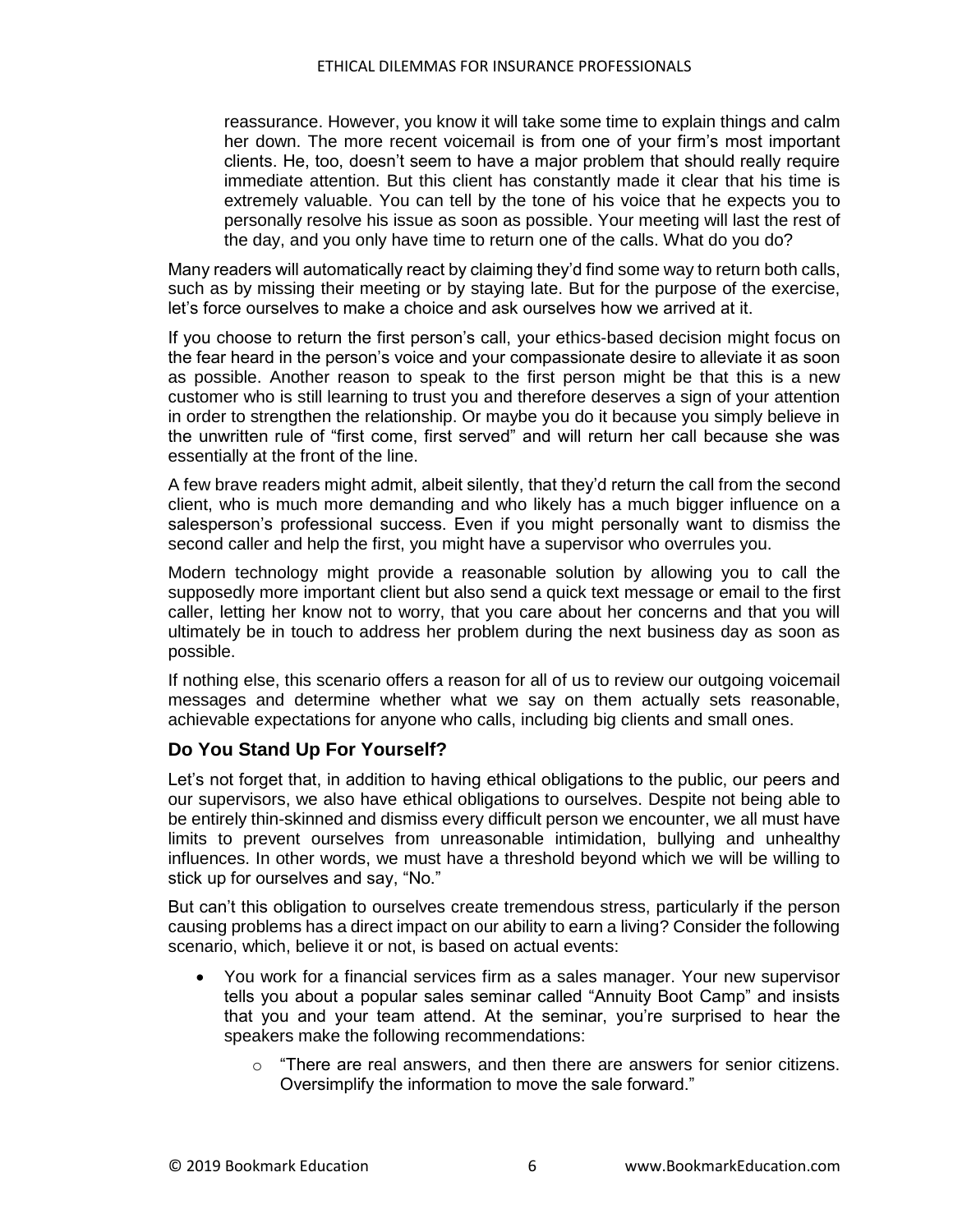- $\circ$  "Seniors struggle making their own decisions. Make up a scary problem and then act like your product is the only solution."
- o "Talk in technical terms about Medicare, Medicaid and estate taxes. The more you can get people to worry about losing their assets, the more money you'll make."

You can understand how the various presenters' techniques might work. You also know that you have a team of producers who depend on you for experienced, ethical leadership. What do you tell your team members who have attended the seminar with you? What do you tell your boss upon returning to the office?

To avoid creating panic among our team, we may want to huddle together, solicit immediate feedback from the group, advise them that they should be proud of working for an ethical company that doesn't engage in such self-interested tactics, and tell everyone that you will talk with your supervisor about some concerns.

The more challenging aspect of the scenario is, of course, how to handle the supervisor. If the supervisor is new and unfamiliar with how the seminar's tactics might impact the company's relationships with consumers, the conversation is likely to be less scary and should be focused on some tactful education about what you do and why you think the seminar's recommendations aren't valid. If, on the other hand, the supervisor is fully aware of what the suggested sales pitches are intended to accomplish, the honest and hard next step for us might unfortunately involve polishing off our resume and thinking about new employment.

Supervisors who demand that their workers engage in unethical behavior are unlikely to protect those workers when faced with a regulatory complaint. Never forget that the only person who can truly protect your ability to make a living is you.

#### <span id="page-12-0"></span>**What Kind of Boss Are You?**

The same logic and need for self-protection might apply in cases where we are in a supervisory role and notice a subordinate doing something terribly inappropriate. In those cases, how much mercy and compassion are we required to exhibit? How firm and cold might we need to be in our correcting of the situation so that the bad behavior doesn't cause serious harm to us and our business? Consider the following scenario:

• You run a mid-sized life insurance agency and are ready to congratulate your newest employee on his first sale. While approaching his desk, you notice he has the client's application in front of him and is forging the client's signature. When you confront him, he casually says he forgot to get the applicant's signature in one spot. He didn't want to inconvenience you or the client by admitting the mistake or asking for another signature. Instead, he informed another employee, who said it wasn't a big deal. How do you respond?

We can debate whether this action by a new employee should be dismissed as a "rookie mistake" or a terrible judgment call worthy of a firing. However, maybe our even bigger concern relates to the unacceptable culture at the very workplace where we are supposed to lead. If, in fact, a more experienced employee advised the new person that forgery was "no big deal," our next steps might include a company meeting where we make proper procedures clear to everyone in a forceful manner. And though we might not all agree about whether the new employee should lose his job over the forgery, perhaps we are closer to all agreeing that if anyone deserves to lose a job, it should first be the allegedly experienced person who gave the terrible advice.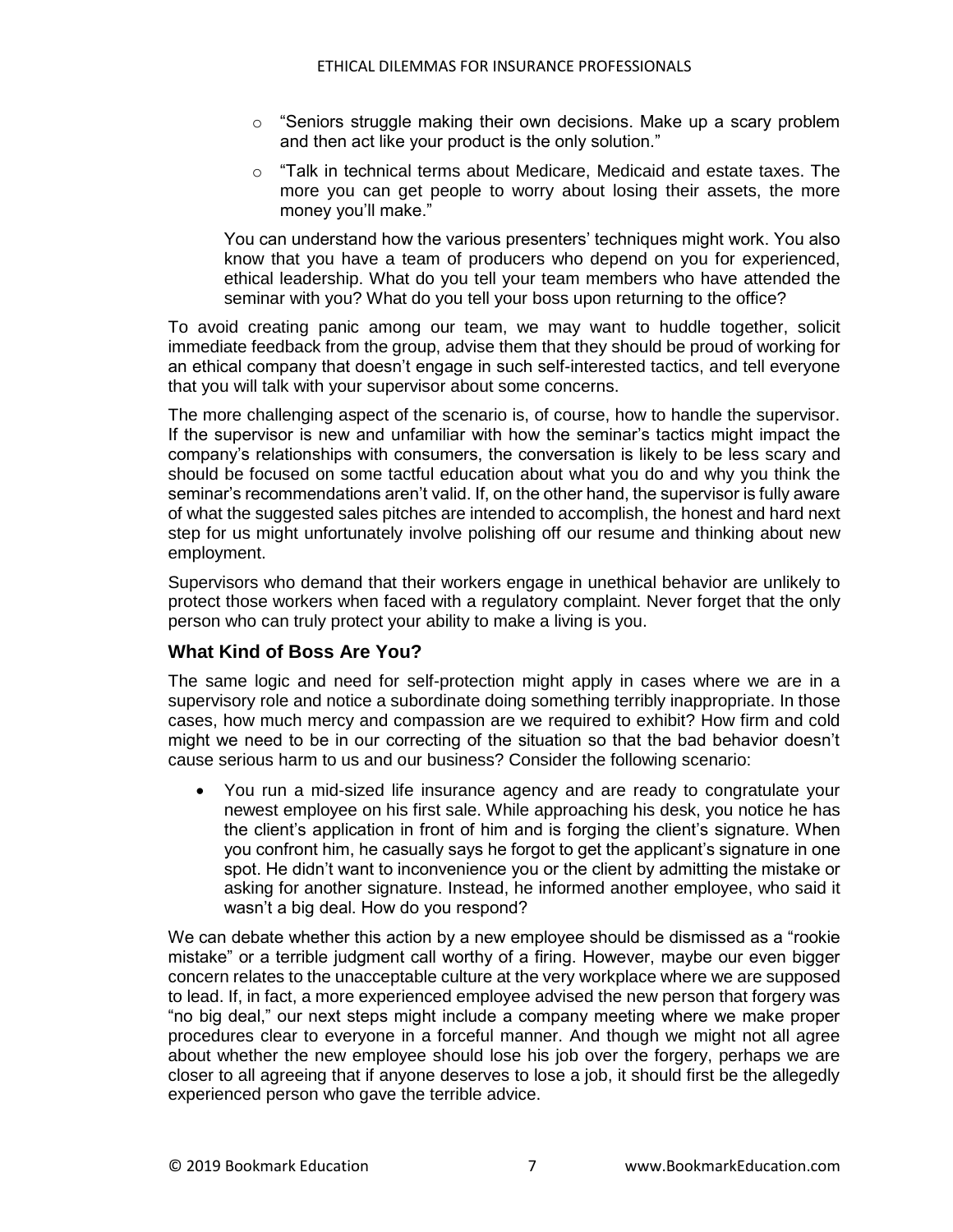#### <span id="page-13-0"></span>**Handling Difficult Conversations at the Workplace**

If we are worried about whether a difficult conversation might escalate between us and someone else at the workplace, a few strategies can be employed to increase our chances of a positive outcome:

- Maintain a low-key tone that doesn't make it seem as though you are morally or ethically superior to the other person.
- Have a conversation in a one-on-one setting in order to prevent public embarrassment for either party.
- Attempt to communicate some positives about the situation, the person or his or her goals before making any negative comments.
- Use non-accusatory language rather than personalizing your concerns, and talk about your observations and feelings rather than voicing assumptions about the other person's motives.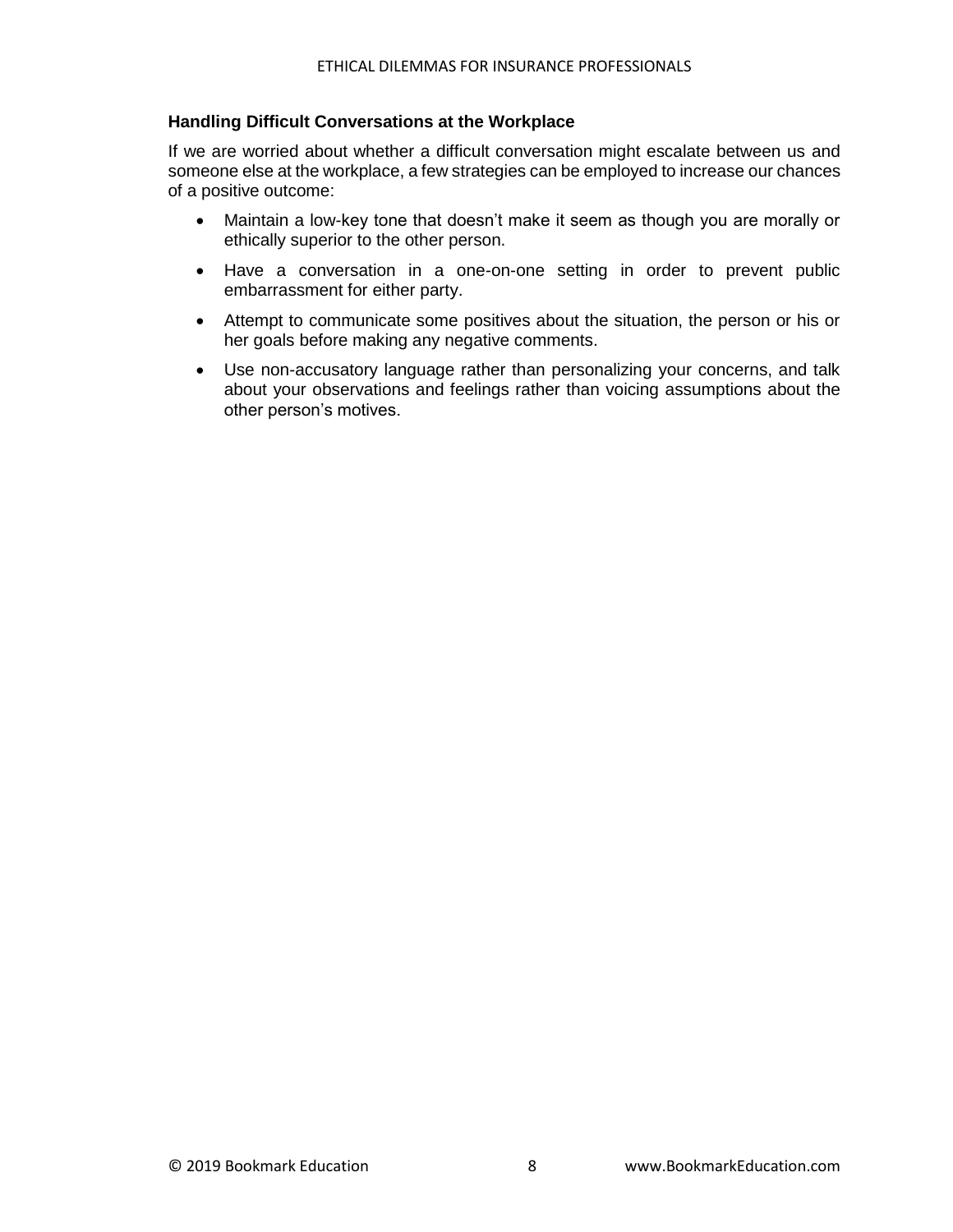#### <span id="page-14-0"></span>**CHAPTER 3: MANAGING CARRIER RELATIONSHIPS**

We all have ethical duties that are owed to insurance companies. This goes for those of us who are acting as agents of those companies and those of us who are acting more in a brokering capacity and working for the consumer. Whenever you're bringing two parties together as part of an insurance transaction, you're expected to be doing it only in good faith.

#### <span id="page-14-1"></span>**Disclosure to Carriers**

Earlier in this course, we mentioned telling the truth. When we discuss ethics in business, we tend to think of honesty as something that is owed to consumers. We're taught that if you're misleading someone into making a purchase, you're unethical or a bad person. But the core values that were mentioned in the previous chapter—such as honesty—should also be practiced when we interact with insurance companies. Consider the following scenario:

• You're doing a life insurance presentation in front of a middle-aged man at his home. He has filled out an application and has indicated that he doesn't smoke. However, the home has a faint odor of cigarettes. You ask the man whether he lives with anyone else, and he says he lives alone. How should you handle the situation?

Some producers who have been confronted with this situation have found that mentioning the discrepancy in a tactful way can help reduce application fraud. For example, after being verbally reminded in a non-accusatory manner that inaccuracies on an application could lead to a policy being rescinded, the applicant might ask to review the application again and claim to have made a mistake.

Of course, not all applicants will be so quick to reconsider their actions. If they aren't, the producer might want to at least make a note of the discrepancy somewhere in the documents that will be submitted to the insurance company. This allows the producer to accept some responsibility for his or her actions but also leaves the door open for a potential sale if the matter is simply a major misunderstanding.

Given our proposed scenario, you might reason that misrepresentations regarding an applicant's smoking habits will be caught anyway by a medical test. This is a fair point, particularly in many life insurance transactions, where paramedical exams are relatively common. However, does the likelihood of a medical test release the producer from his or her responsibilities? Don't forget that insurance producers, along with claims adjusters, underwriters and others, have a responsibility to speak out about potential insurance fraud and that the producer is more likely than anyone else at the carrier to have an understanding of an applicant's character.

What about disclosure related not to an application but to knowledge of a loss? Does that change our duties to inform a carrier of potentially important information? Consider the following scenario:

• Your best friend, who is also one of your property insurance customers, has had a lot of bad luck. His roof was damaged in a hailstorm a year ago, and his house was burglarized last summer. Now an electrical problem has caused a small fire in his kitchen. He estimates that the amount of fire damage will be only slightly higher than his policy's deductible. Your friend says he doesn't want to report the fire because it might cause him to be non-renewed at the end of his policy term. You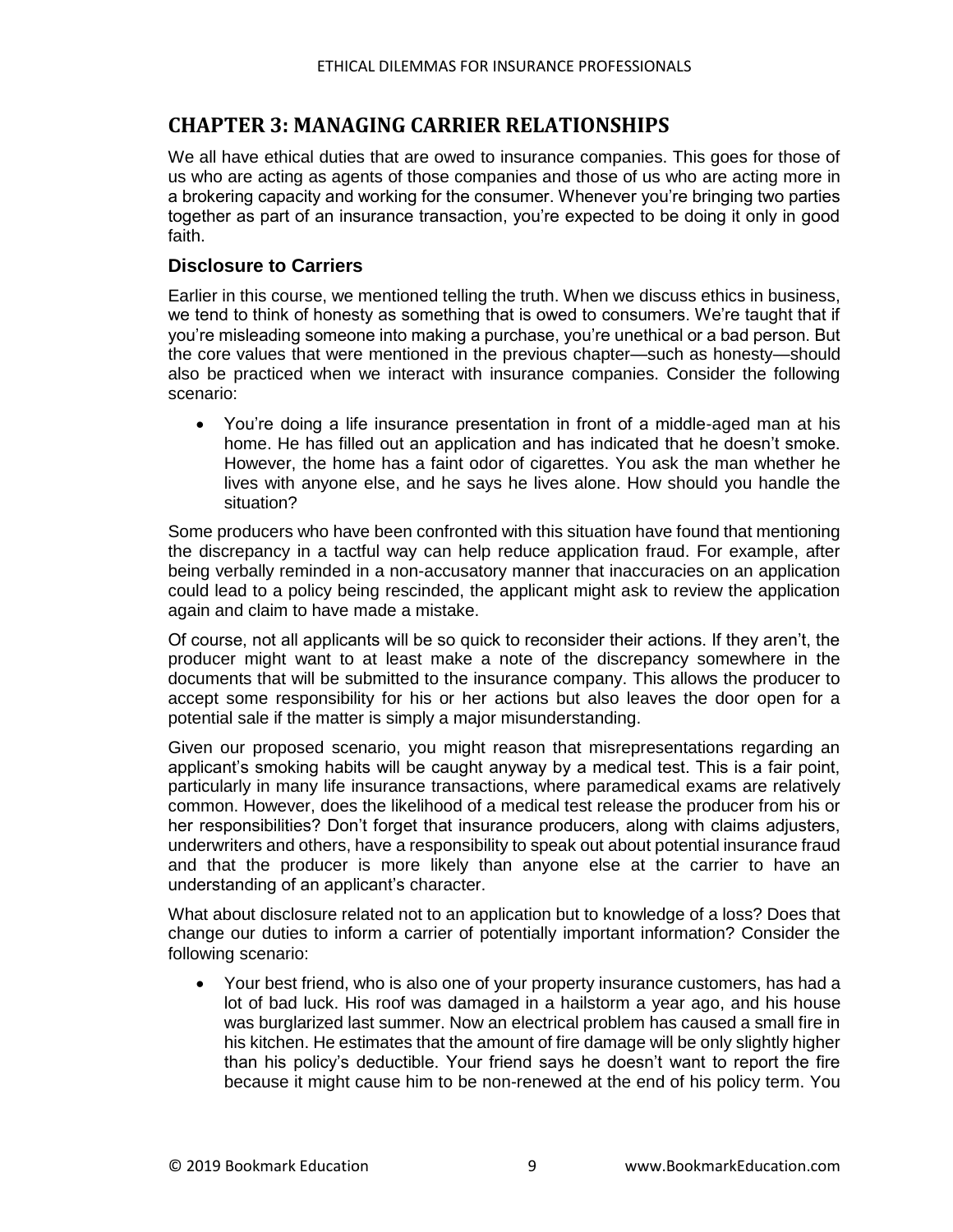agree that non-renewal is likely. But you believe the carrier would want to know this information. What do you do?

Many producers who have been presented with this scenario admit to not feeling an obligation to inform the carrier. Perhaps their reasoning is based on a combination of not wanting to start telling consumers when and when not to file claims, as well as a sense that unreported losses like this one (or fender benders in auto insurance) occur on a regular basis and are already somehow factored into the price of insurance.

But let's assume a slightly paranoid stance for a moment and imagine what might happen if the problem that caused the small kitchen fire eventually returns and causes an even bigger loss. In that case, the agent in our story has hurt the carrier via nondisclosure and could seriously damage his or her relationship with the company if the nondisclosure is ever revealed. Suppose, when questioned about the bigger fire, our friend turns on us and says he was told by us not to mention the earlier problem. Hopefully, we will never be in such a situation, but it's worth considering our rationalizations for not disclosing everything to carriers and whether those rationalizations are appropriate.

#### <span id="page-15-0"></span>**Company Loyalty**

Most of us probably have confidence in the products we sell. But what if we are required to sell something we don't fully believe in? Depending on our contractual relationship with an insurance carrier, we might be required to sell those products anyway, even if they aren't always what's best for a buyer.

Yet how can we ignore our ethical obligation to focus on a person's needs rather than being overly influenced by corporate pressure to sell, sell, sell? Consider the following scenario:

• You work for a large property and casualty insurance carrier that requires its agencies to satisfy a small annual sales quota related to life insurance products. This is the first year in which the quota is being enforced, and practically all the agencies that you help oversee have met this modest requirement. However, one agency that brings in more than \$2 million in annual premiums hasn't come close to hitting the quota. You call the agency owner, who tells you she thinks your life insurance products are bad and that she's decided to focus instead on bringing in even more property and casualty business. You know these life insurance products are complicated and more expensive than what your competitors are offering. What do you tell the owner?

Before making a final decision, our first action should probably be to question the owner about her position. If we're lucky, she might merely be resistant to change and be capable of being won over to selling our life insurance products with more training about their best features. If, on the other hand, she has done her homework and truly believes selling our life insurance products is wrong for her customers, our situation becomes much harder. We don't want to force someone to do something that is against his or her principles, yet we do have an obligation to our company to enforce its rules.

Some producers might feel comfortable pairing the agency owner with another agent who is much more excited about selling the products and allowing the two of them to share credit for any life insurance sales so that the principled agent isn't punished. But since the world isn't always as big as we believe it to be, what might we do if word of our concession gets around to other agents who begrudgingly sold these life insurance products and didn't get similar treatment? Presumably, if we believe everyone on our team should be treated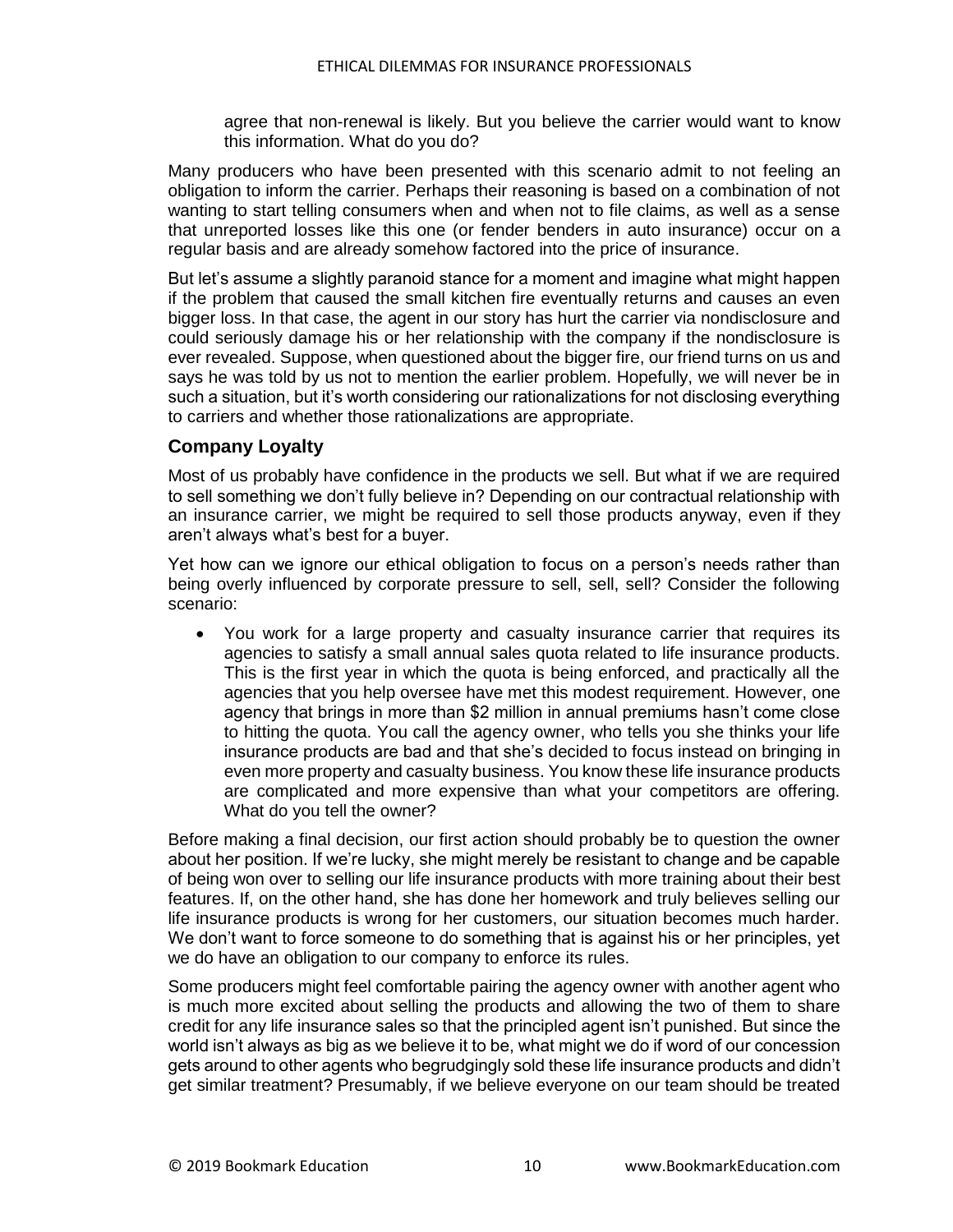with basic equality, can we grant an exception to one agent without also at least considering the same exception for everyone else?

#### <span id="page-16-0"></span>**Handling Money**

Some of the most serious ethical violations committed by producers against insurance companies involve improper money management.

Many states consider insurance licensees to have "fiduciary" relationships, either with the insurance companies they represent or with the consumer who hires them. Being in a fiduciary relationship essentially means that a producer is being put in a heightened position of trust. In the event of wrongdoing or negligence, a producer with fiduciary status will be held to stricter standards and is likely to be penalized more severely than someone without fiduciary status.

Traditionally, insurance agents have owed fiduciary duties to insurance companies, and insurance brokers have owed fiduciary duties to consumers. This traditional way of viewing insurance relationships has been modified or even abandoned in many jurisdictions. For example, unlike California, some states don't make a distinction between agents and brokers in their insurance laws. Meanwhile, some states have decided to restrict the kinds of situations in which an agent or broker is considered to have fiduciary status.

But even where fiduciary status and its accompanying duties have been limited, a producer might still be considered a fiduciary in regard to handling money. If collected premiums don't go to their intended recipient or aren't used for their intended purpose, the producer in charge of transferring them will have some serious questions to answer.

One example of unethical money management would be commingling of funds. Commingling occurs when you take money that's intended for one party or one purpose and mix it in with money that's intended for a different purpose. Commingling is discouraged—and often illegal—because it makes it easier for accountholders to pay their own bills with other people's dollars.

Not all businesses engaging in commingling have theft in mind. Some simply don't have the patience for accounting and believe keeping all their money in a single account makes life simpler for them. But commingling is a problem because it makes it significantly harder to keep track of which dollars belong to whom. If multiple members of the organization have access to the single account, it also makes it easier for a devious person to get away with making inappropriate withdrawals. Plus, if people keep all funds in one general operating account and end up having to declare bankruptcy, money belonging to someone else can become inaccessible to its rightful owner.

If you are collecting premiums from consumers, you probably need to put them in a carefully maintained "premium fund trust account." Each state is likely to have its own rules about where these accounts must be established, what types of funds can be deposited into them and how and when withdrawals are to be made. In general, these accounts are intended only as a holding place for money that will ultimately either be transferred to an insurer or refunded to a consumer. Because the money in them belongs to someone else, the accounts can't be tied to risky investments.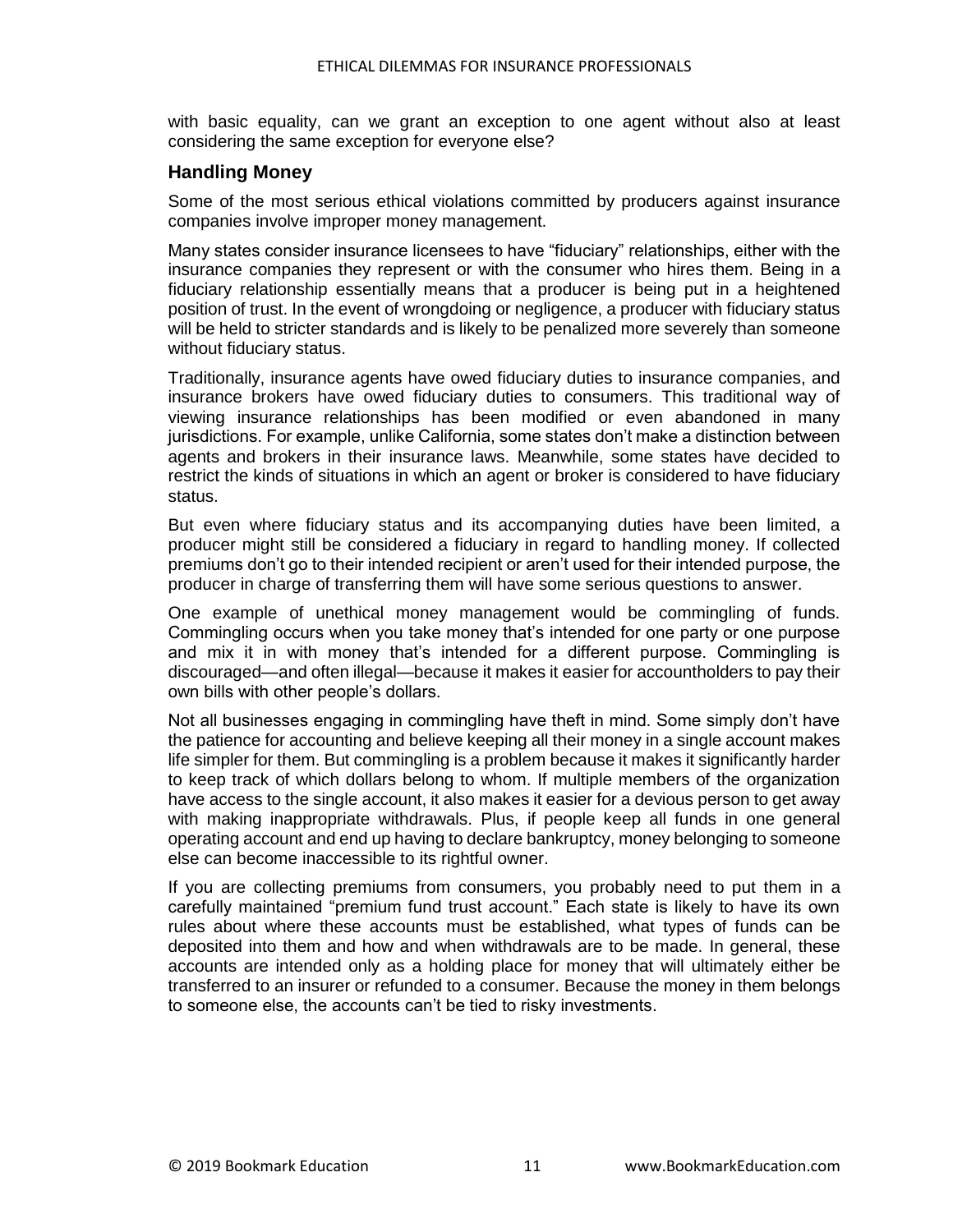#### <span id="page-17-0"></span>**CHAPTER 4: ETHICAL SALES**

An ethical approach to selling insurance is likely to require a carefully self-monitored combination of disclosure, analytical skills and professionalism. Your success depends on your ability to explain complex products, determine how they apply to a prospect's goals and convince people that you, out of all insurance professionals, are the right person to buy from. Your chances of nurturing a positive relationship with a new client start upon your very first interaction with the person and continue as you learn more important information about the person's needs.

Before turning to the specifics of a particular product that might be worth purchasing, you have an obligation to clarify some basic facts for any prospect who you encounter. These basics include, but aren't necessarily limited to, the following items:

- Who you are.
- What you're selling.
- Which company or insurance entity you represent.

As a first step toward being clear about this information, think about what's printed on your business cards and email signatures. If you include any titles under your name that are meant to suggest a heightened level of insurance-related expertise, were they earned through successful completion of special courses or exams? If not, what is your rationale for including them? Although many people earn insurance designations in order to attract more business, unearned titles that are included for the sole purpose of luring new customers might confuse and ultimately alienate the very people you are hoping to attract.

If you have pride in your role as an insurance professional, you should have no problem clearly informing prospects that what you are selling is, indeed, a type of insurance rather than a mysterious-sounding financial tool. In the senior market, it is fairly common for producers to invite prospects to free seminars with the promise of a free meal and some tips about how to plan responsibly for retirement. In fact, many of these seminars are introductory sales presentations about annuities, yet the word "annuity" is often absent from the seminar organizer's advertising. Does the organizer leave out the word "annuity" because of a belief that recipients won't understand the term? Or is the lack of clarity an intentional form of deception, done under the assumption that less people will attend if they know an insurance product (such as annuity) will be discussed? Even if you engage in this type of advertising for what you believe are valid, well-intentioned reasons, it might be worth considering how others—including your audience and regulators—are likely to perceive it.

Being clear about the companies or other insurance entities that you represent can be particularly important in the senior market because of the link between various seniorfocused products and federal programs such as Medicare and Social Security. As much as producers in this market might feel the need to emphasize the gaps in federal programs and the ways in which insurance can help fill those holes, your clients and prospects should never be allowed to think that you and your company are, in fact, affiliated with the state or federal government unless such affiliations are true.

Unfortunately, widespread misunderstandings about health insurance laws and government benefits have made it easy for scam artists to trick vulnerable citizens. For example, soon after passage of the Affordable Care Act in 2010, insurance regulators were already warning the public about real cases in which licensed producers falsely claimed to be from the government and conned people into purchasing bogus coverage.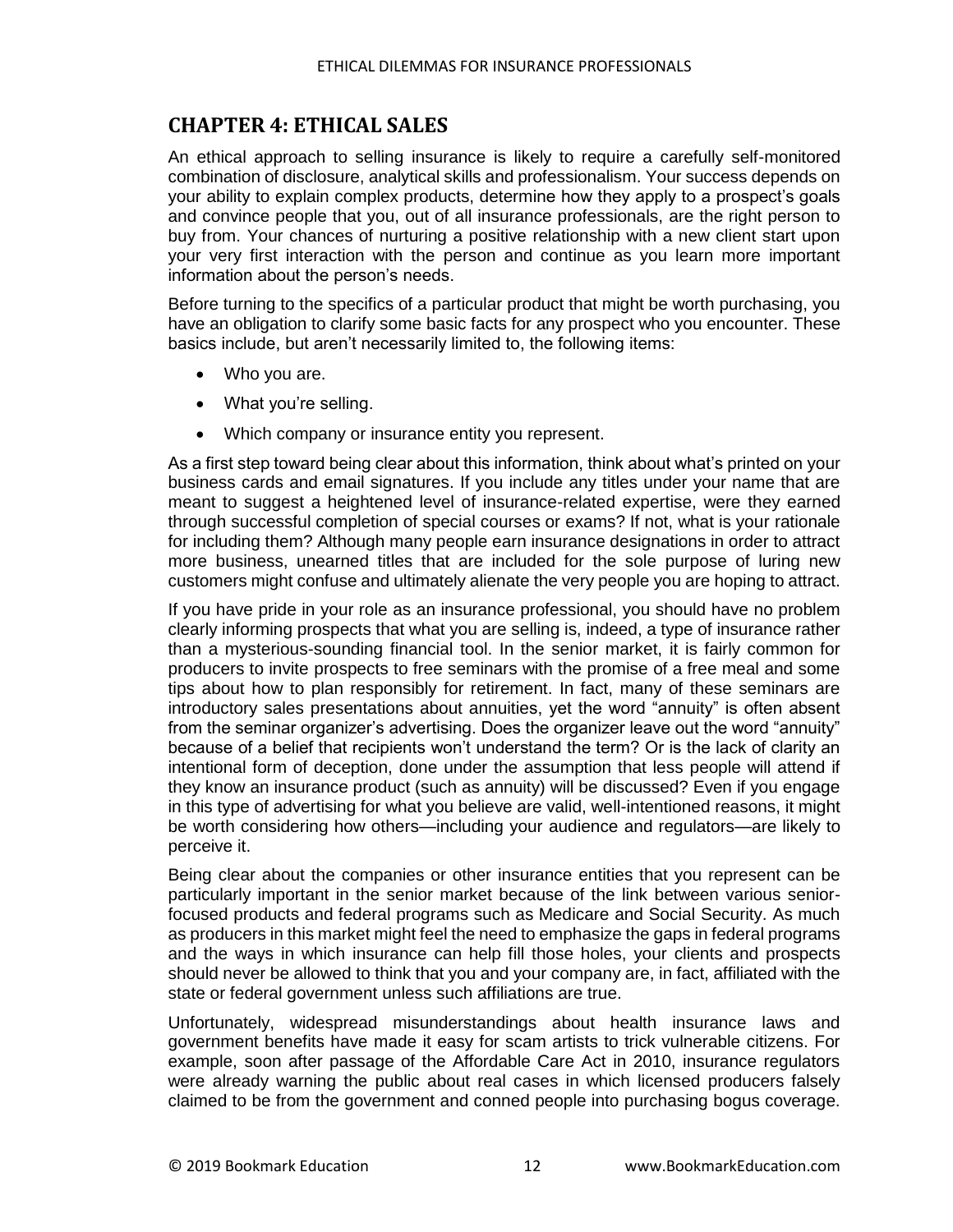Such sad cases of deception help explain why states and federal departments tend to be very strict regarding the use of their names and their logos in advertising by private companies.

#### <span id="page-18-0"></span>**Disclosing Material Facts**

Based on our own experiences when shopping for complex and relatively expensive products, we probably believe that consumers have a right to be informed of all material facts related to what we sell. But putting this belief into practice can be a challenge because the meaning of a "material fact" can differ from person to person, product to product and transaction to transaction. When deciding what must be disclosed to a potential purchaser, ask yourself, "What pieces of information are likely to have an impact on this person's decision to buy or not buy what I'm selling?"

More often than not, your answer will at least include the items on the following list:

- Price.
- Dollar limits.
- Major exclusions.
- Waiting periods or deductibles.
- Tax penalties or surrender charges (for insurance products with a cash value).
- Other issues that the applicant clearly cares about (based on your conversations with the person and your investigation of the person's stated goals).

Many insurance policies include a "free-look period," which allows a policyholder a set number of days (such as 10 or 30) to review an insurance contract after a purchase and cancel the coverage in return for a full refund of paid premiums. Although free-look periods are often mandated by law as a form of consumer protection, they should not be used as an excuse to avoid disclosure of material facts in advertising or in conversations with prospects. Since most insurance customers lack the time and the interest to actually read their policies, your role in educating your clients about the specifics of their insurance portfolio is immensely important.

Producers who advertise their products and services on social media platforms should be mindful of the ways in which these platforms can directly and indirectly put limits on the ability to disclose all required information. For example, some social media sites force users to keep all of their communications below a certain length. Other social networks might not have rules about the length of posts, but producers might instinctively compose short items online because of the internet community's emphasis on shorthand communication.

Your commitment to disclosing material facts might be more obvious if you hold yourself to strict and consistent standards in all of your marketing campaigns, no matter if they are done via the mail, the phone or any corner of the internet. If a particular platform doesn't allow you to make the kinds of disclosures that would be important to your audience, you might want to reevaluate your advertising plans.

#### <span id="page-18-1"></span>**Watching Your Language**

If you spend most of your day talking about insurance, it's very easy for the occasional vague word or unclear phrase to come out of your mouth. If you catch this happening to you, it might be appropriate to pause for a moment and then reframe the word or phrase so that your audience understands the content of your message. Since the average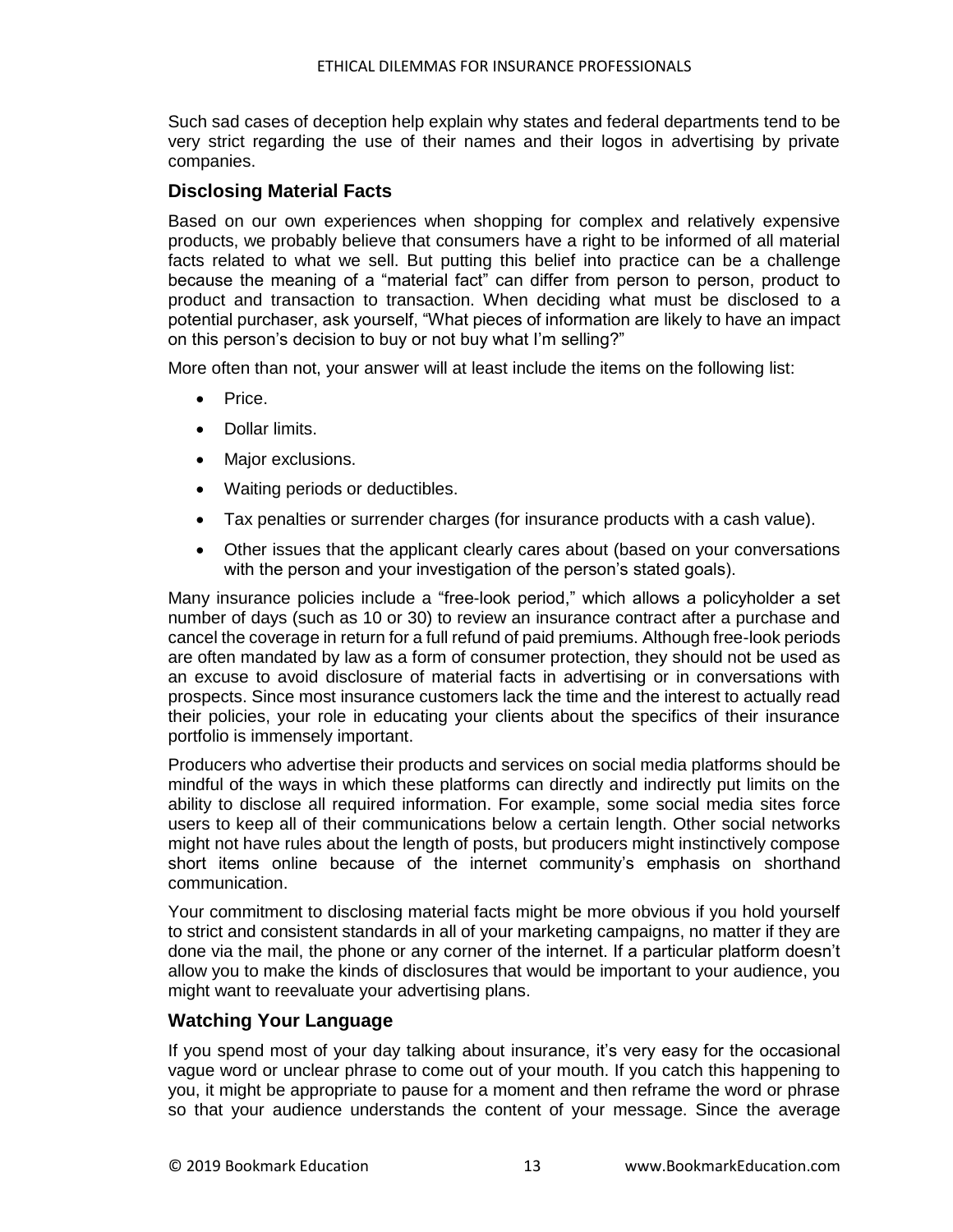person knows so much less about insurance than a licensed producer, we might forget how easy it is for a consumer to misinterpret our language and how hard it can be for someone to put insurance information within the proper context.

Here are some words that, while not necessarily inappropriate, might deserve some clarification:

- "Unlimited." (A health insurance product might have an "unlimited" benefit cap but might limit the insured's choices in regard to networks of doctors.)
- "Comprehensive." (A product might be fairly "comprehensive" compared to similar products in the market but is still likely to have some important exclusions.)
- "Generous." (Who is to say what is "generous" and what isn't?)
- "All." (Insurance policies are complex legal documents. Words like "all" are often misleading because one broadly worded portion of a policy is often subject to exclusions found in another portion of the policy.)
- "Guaranteed." (This term can be particularly dangerous in regard to interestsensitive life insurance policies. Whereas there might be a "guarantee" associated with a death benefit, there might not actually be a guarantee associated with cash values or dividends.)

#### <span id="page-19-0"></span>**Coping With Competitors**

In an ideal world, you will have an extreme amount of confidence in your products and services and won't need to waste much time worrying about what your competitors are up to. Keeping quiet about other producers and other insurance companies in front of your clients can be both a sign of professionalism and a risk management tool that reduces your chances of making a libelous or slanderous statement. But, of course, we don't really live in that ideal world where everyone plays fairly.

Consider this scenario:

• You have invested a great deal of effort into a new prospect and are on your way to a meeting where you expect to finally win her business. When you arrive, the prospect apologizes and says she has decided to go with one of your competitors. You have a long history of losing business to this competitor, whom you believe is very quick to sign up new business but very slow to provide good service. Without being prompted to do so, the prospect reveals that she got a "great deal" from your competitor and tells you about "promises" that the competitor allegedly made. Based on the prospect's words, it's clear to you that something is wrong. She either has a clear misunderstanding of how her desired insurance product really works or was given bad information by your competitor in order to close the deal. Now, you're not only annoyed that you lost this business but also fearful that the prospect has made a very serious and potentially harmful mistake.

Now, carefully consider all of the following questions, keeping in mind that there might be more than one "right" answer:

- How is the prospect likely to respond if you imply that the competitor's offer is too good to be true?
- Since you can't prove what really happened between the prospect and your competitor, is it wise to take no action at all?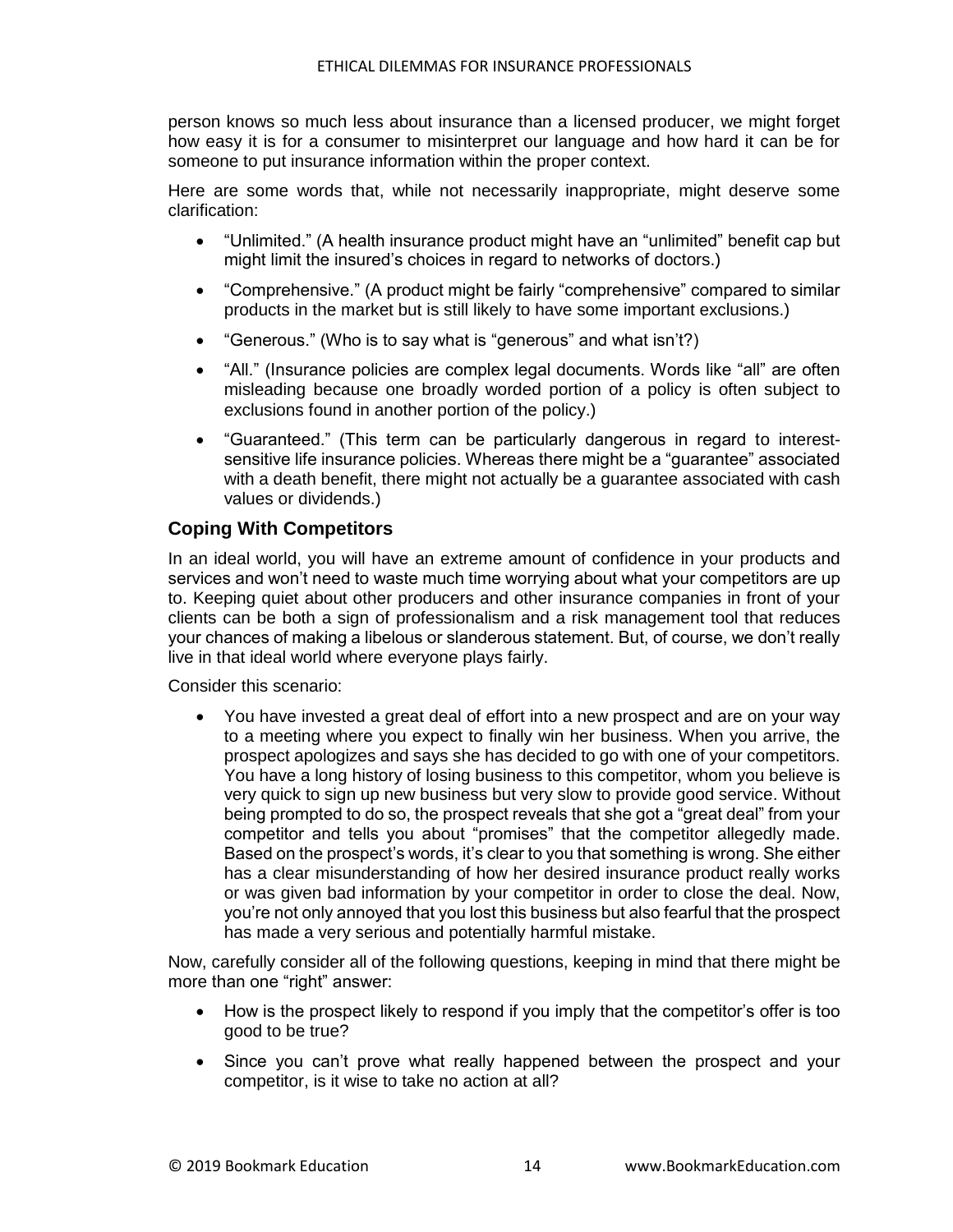- What might happen if you were to say nothing about your suspicions to the prospect but raise the issue in a private phone call with the competitor?
- How would you respond if a competitor contacted you and raised concerns about your own business practices?
- If you believe you need more information about the situation in order to proceed, how can you obtain it while also being mindful of privacy concerns?
- If this were the first time that you'd suspected the competitor of unprofessionalism or bad behavior, would you be more inclined to ignore the situation?

#### <span id="page-20-0"></span>**High-Pressure Scare Tactics**

Fear plays a central role in insurance. In most cases, in fact, it is the very thing that gets people to purchase insurance in the first place. We purchase life insurance because we worry about the impact our death might have on our loved ones. We purchase property insurance because we worry about fires destroying our home and all of our belongings. We purchase health insurance because we worry about getting into a serious accident or being diagnosed with a serious illness.

Fear, in and of itself, can be a positive motivator because it can force us to find solutions to problems that we'd otherwise prefer to ignore. You might even argue that part of your duty as an insurance professional involves instilling a healthy dose of fear into your clients and making them confront the very real risks that exist in today's complicated world.

But at what point do we risk crossing the line between providing people with a healthy dose of reality and scaring them in cruelly manipulative ways? Consider this scenario:

• A middle-class married couple meet with a life insurance salesperson. They agree that term life insurance should be purchased for each spouse so that if either one dies, the surviving spouse and their two young children will be able to maintain their standard of living. The salesperson is willing to help them obtain their requested type of insurance but also asks them whether they would be interested in buying life insurance on their children. The couple declines, but the salesperson continues to pursue the possibility with them. "The right policy can help them save for college," he says. "Plus, you never know. They might be healthy now, but if one of your kids is ever diagnosed with a serious illness, they might never be eligible for good coverage later on. So now would be a great time to buy some." Again, the couple expresses no interest, and the salesperson makes another attempt to persuade them. "You have two kids. If an accident were to happen, have the two of you thought about how you would pay for two funerals at the same time? I'm not trying to scare you. I just want to make sure that we're addressing all possible scenarios."

Now, carefully consider all of the following questions, keeping in mind that there might be more than one "right" answer:

- Was it appropriate for the salesperson to bring up the issue of life insurance on the children at all?
- Was it appropriate for the salesperson to pursue the issue in any way after the couple first expressed no interest in it?
- Was it appropriate to mention the possibility of the children becoming seriously ill or disabled?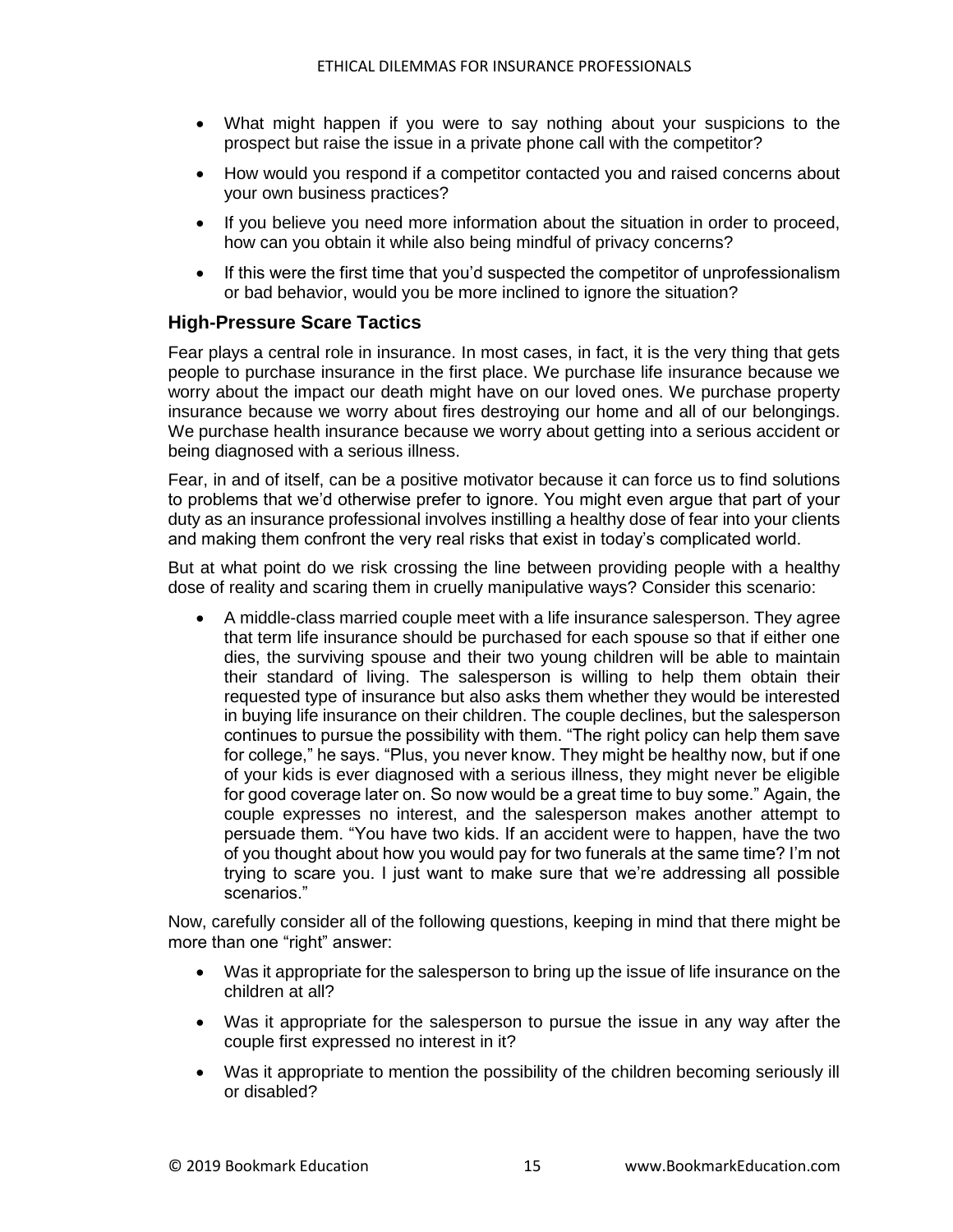- Was it appropriate to mention the possibility of the children dying?
- Does your opinion of the salesperson change if you knew that life insurance on the children would've netted him a large commission? What about a small one?

#### <span id="page-21-0"></span>**Focusing on Suitability**

One seemingly obvious but not always easy step toward maintaining good relationships with clients is to give them what they need. If you have been in the insurance business for practically any length of time, you probably have noticed that what people need is not always the same as what they ask for. Although consumers need to make the final, ultimate decisions about what to buy, your ethical (and, in some cases, legal) responsibilities include making the appropriate disclosures about requested products and taking the time to understand each person's unique situation.

Even if a prospect seems to have a clear goal regarding his or her financial future, that person might not be capable of articulating it in insurance-specific terms. For a simple example, consider a prospect who claims to want a life insurance policy for short-term needs but then says he wants to achieve that goal by purchasing a variable life insurance policy. In that case, your instincts should lead you to ask more questions and provide some basic education about the differences between term life insurance and the various types of permanent coverage, including variable life insurance. In short, the best way to help people get what they really need is to know your customers.

In order to increase the likelihood of pairing their clients with truly suitable products, many insurance professionals use a checklist of questions that are asked to each and every person before a transaction or recommendation is made. If you've worked in insurance for a long time, this checklist might be a matter of second nature to you and might be committed to memory. If you have less experience or are at all concerned that you will forget to ask an important question, you might rely on a printed copy that you keep in front of you at each of your appointments.

Though your exact checklist will depend on the type of business you're in, here are some basic issues that are worth considering as part of determining suitability for certain insurance products:

- For variable life insurance or variable annuities:
	- o Age.
	- o Investment objectives.
	- o Financial situation.
	- o Tax status.

Note that there might be additional factors that must be considered and documented in accordance with state laws. Also, since variable products are generally considered to be securities, producers selling these products should research their suitability obligations from the Financial Industry Regulatory Authority (FINRA).

- For any type of annuity (fixed, variable or indexed):
	- o Age.
	- o Income.
	- o Financial situation.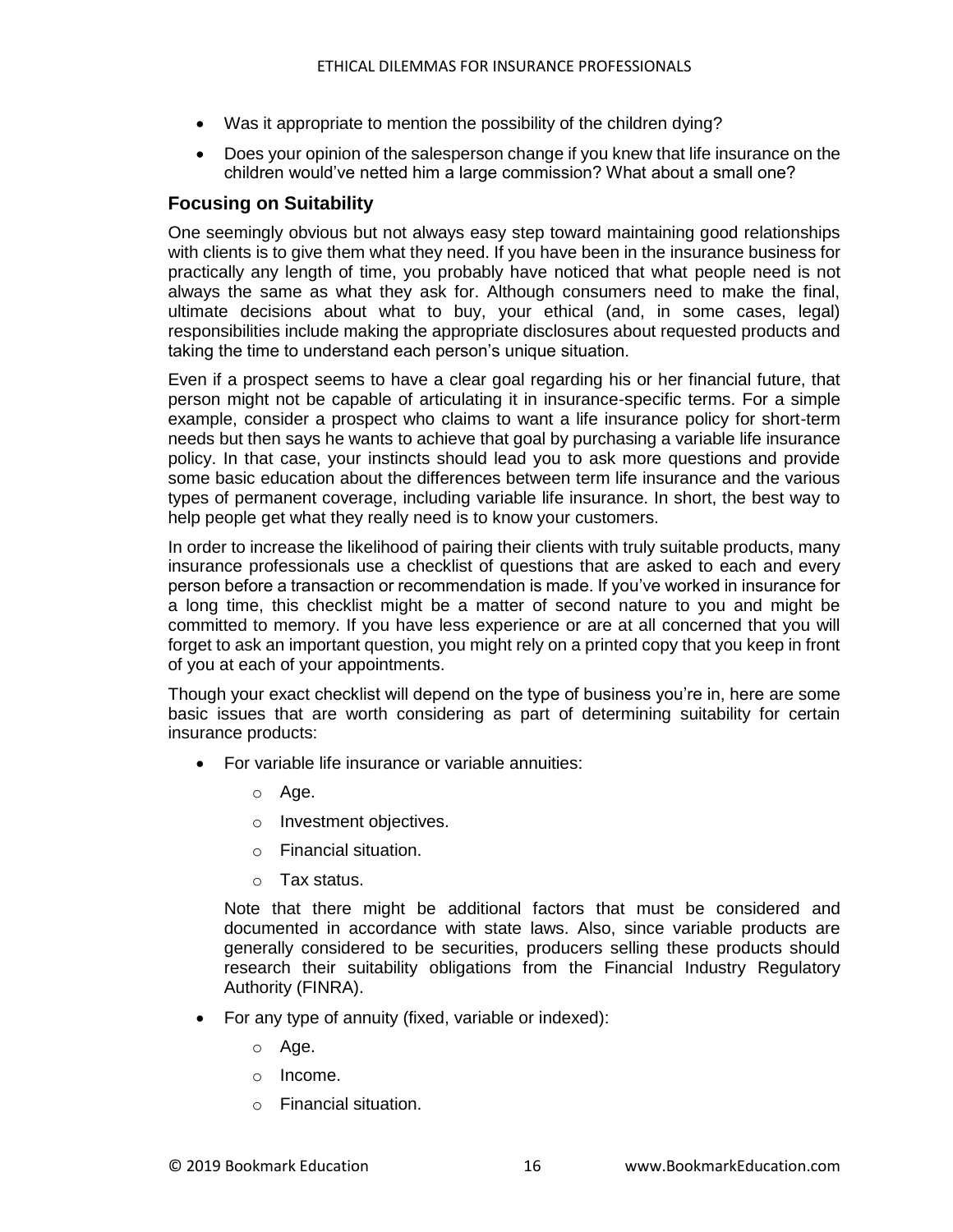- o Financial objectives.
- o Purpose of the annuity.
- o Existing assets.
- o Liquidity needs.
- o Liquid net worth.
- o Tax status.
- o Risk tolerance.

Particularly over the past decade, insurance regulators have been concerned about types of annuities that are difficult to understand or that jeopardize senior citizens' financial stability through steep surrender charges and market risks. As annuities become more complicated and more customized to meet the demand of niche audiences, careful explanations of these products takes on even greater importance.

- For long-term care insurance:
	- o Applicant's ability to afford coverage.
	- o Goals and needs with respect to long-term care.
	- o Values, benefits and costs of other applicable insurance.

Affordability of long-term care insurance should be measured not only by current pricing and a prospect's current financial status but also by potential changes that could make coverage more expensive in later years. Despite the benefits of longterm care insurance for many people, insurers have struggled to price this product appropriately. Contrary to initial industry expectations, the amount of people who purchased some of the comparatively generous policies in the early days of the LTC market and cancelled their coverage before ever making a claim turned out to be fairly low. Then, due to shaky worldwide economic conditions in the early 21st century, LTC insurance carriers were unable to earn strong financial returns by investing their collected premiums. These and other factors caused many insurers to leave the LTC market entirely. Meanwhile, many of the companies that chose to stay in the market had little choice but to raise prices for new and even many existing policyholders. Therefore, if you are in a position to help someone choose a long-term care insurance carrier, you may want to conduct research regarding each carrier's financial stability and history of rate increases.

#### <span id="page-22-0"></span>**Suitability and Social Media**

We touched on the topic of social media in regard to making necessary disclosures. This relatively new method of online marketing also deserves a mention in our discussion of suitability.

If a producer uses a social networking website in order to attract and communicate with a broad range of followers, any posts that a producer puts out on the social networking site should be written in ways that don't confuse readers into believing that a specific recommendation is being made.

Consider a producer who has 1,000 followers on a social media network and who posts a message to everyone that says, "Call me today to learn how universal life insurance can satisfy all of your estate planning needs." While it is certainly possible that some among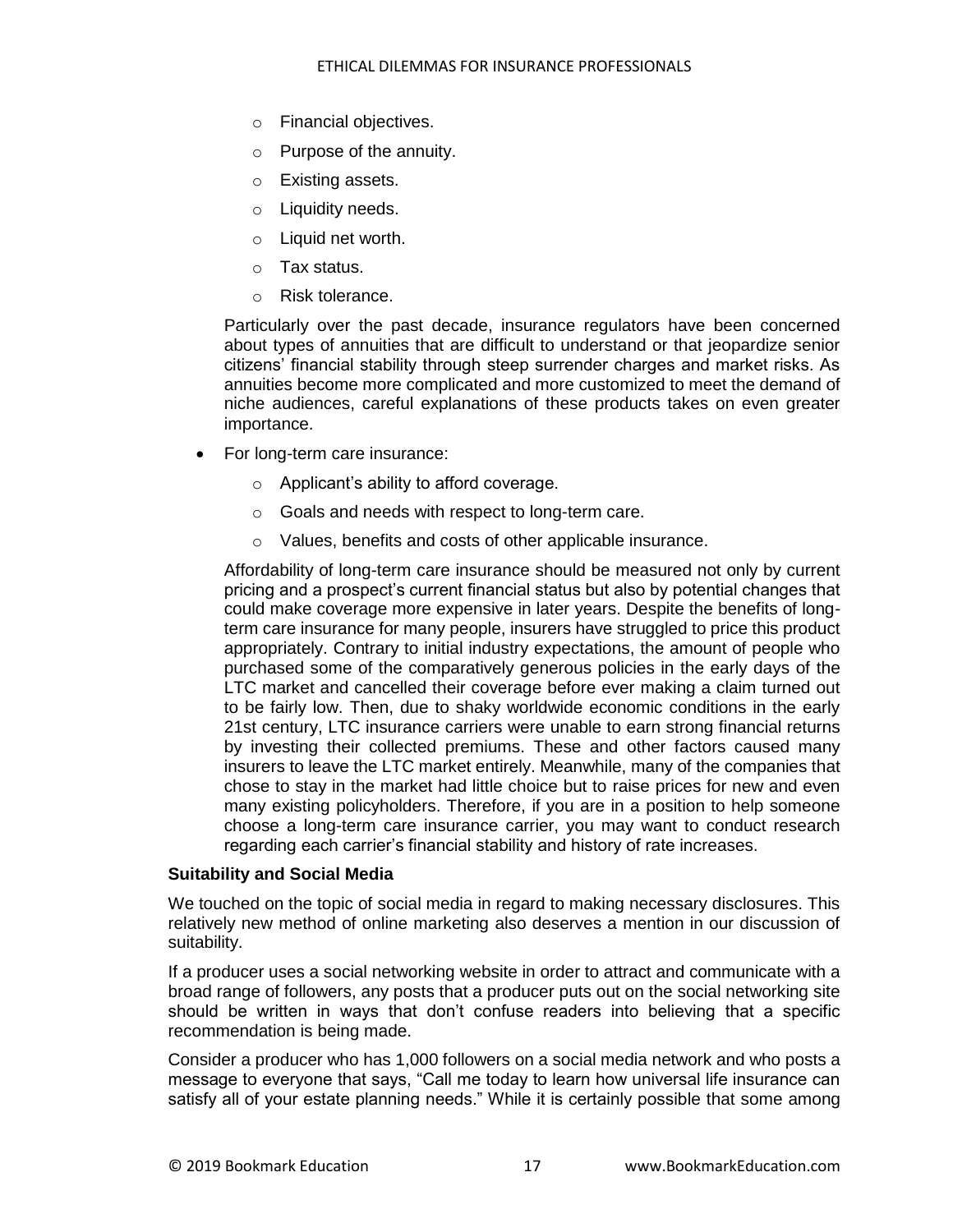the 1,000 followers are, indeed, good candidates for universal life insurance, the producer's post has the potential to mislead the rest of those followers and make them believe that universal life is a one-size-fits-all product.

Concerns about disclosure and suitability are at least partially responsible for the manner in which many of today's major insurance carriers conduct their social media marketing campaigns. Instead of emphasizing the benefits of specific products and using salesheavy language, most carriers use social media to educate the general public about risk and to engage current and potential policyholders in fun, light-hearted conversations. For example, instead of posting about how everyone should purchase auto insurance from them, carriers might use social media to pass along car maintenance tips to drivers. Instead of pushing followers to make changes to their homeowners insurance, a property insurance carrier might offer advice about what to do before and after a storm so damage can be minimized and claims can be paid quickly. Independent agencies might have more freedom to get personal on social media, which might involve posting about the local littleleague team that the agency has sponsored or providing fun facts about the producers and office personnel who work there. Regardless of the specifics of a social media campaign, the emphasis tends to be on the subtle building of personal relationships rather than on selling.

Since most insurance advertising regulations were written prior to the widespread popularity of social media, the specific requirements for producers who market themselves online aren't always clear. Even if your state has not specifically addressed acceptable types of conduct on social media, here are some basic tips that can help you maintain a good ethical reputation:

- When discussing a specific type of insurance, reserve some space for any important disclosures.
- Think before you type. Don't risk making controversial statements as a result of anger or carelessness.
- Plan ahead so that you can discuss any ethical or legal concerns about your online advertising campaign with an attorney, compliance officer, supervisor or carrier.
- Treat online communications as seriously as hard-copy communications. If you have a system in place that involves careful proofreading and editing of items sent through the mail, use the same process for anything posted online.
- Keep your social media posts general and educational rather than product-specific.

#### <span id="page-23-0"></span>**Handling Web Rage**

Despite its many positives, the internet also provides a forum where misplaced anger can be vented and used to harm people's reputations. Think back to the comments section of a typical online article and recall how many of those comments were negative, spiteful and needlessly hurtful. Putting yourself online as a businessperson, while generally advisable, can open you up to those same risks of unexpected incivility.

If negative comments about your business appear online, no matter their level of fairness, how much should you engage with the person who wrote them? Consider the following scenario:

• Upon logging into one of your agency's social media accounts, you notice that a customer has posted an embarrassingly negative comment about your level of service. You believe encouraging an open dialogue on social media is important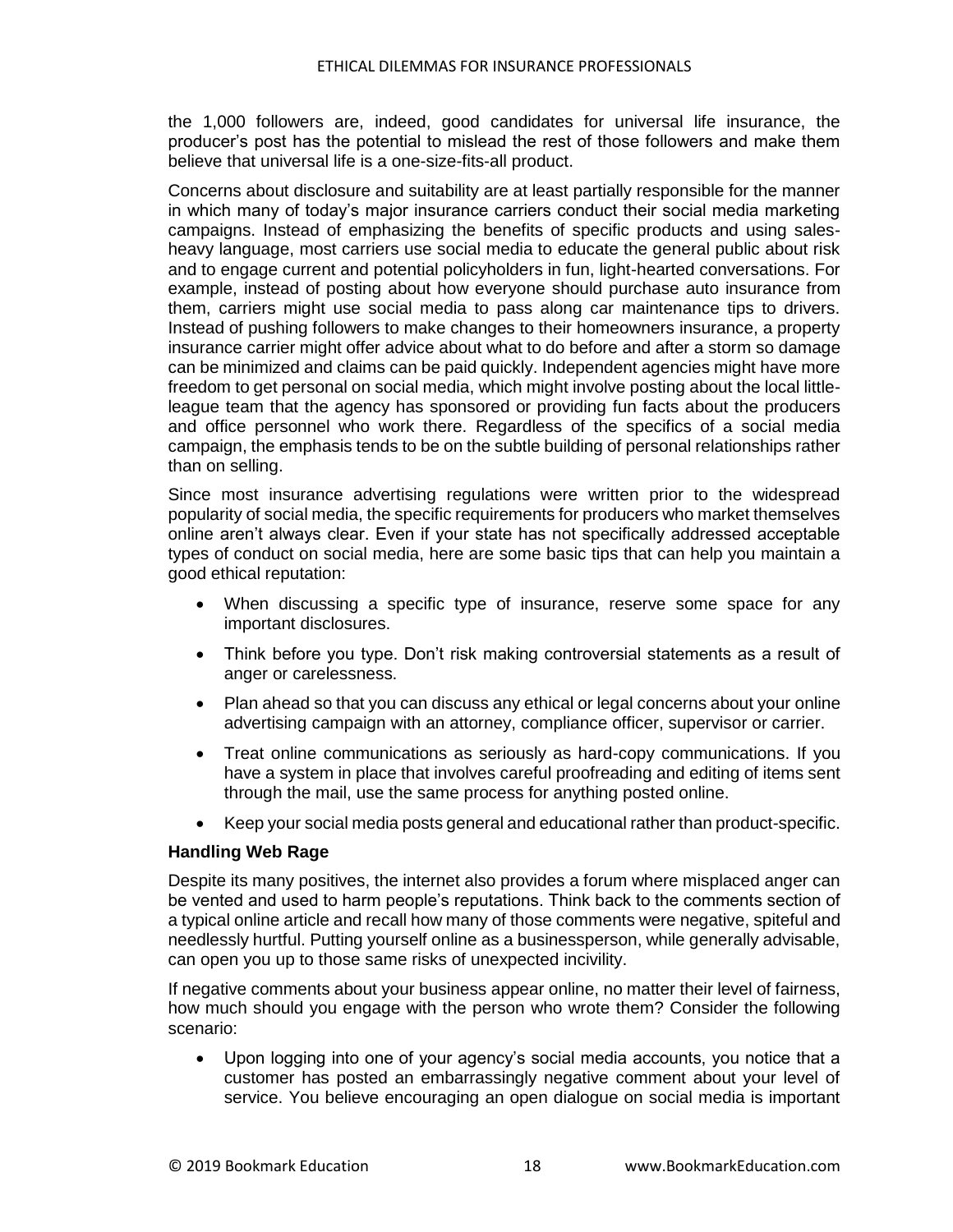to staying in touch with clients, but you're truly shocked by the person's negative review. You're also worried that the comments will harm your reputation among any online visitors. What do you do?

In a heated moment, we might frantically type a reply for all the world to see and refute the person's negative comments. But we can't give in to the urge to escalate the confrontation, particularly when the fight can be seen publicly by other online visitors. Nor do we want to take the other extreme and completely ignore the situation, thereby sending a message to the online community that we really don't care about our customers' problems or criticisms.

Arguably the best route is somewhere down the middle of engagement and disengagement. For example, a comment left in the public forum such as, "I'm sorry you had a negative experience. Please call me, and we'll try to resolve your concerns," can showcase your professionalism without making the situation worse.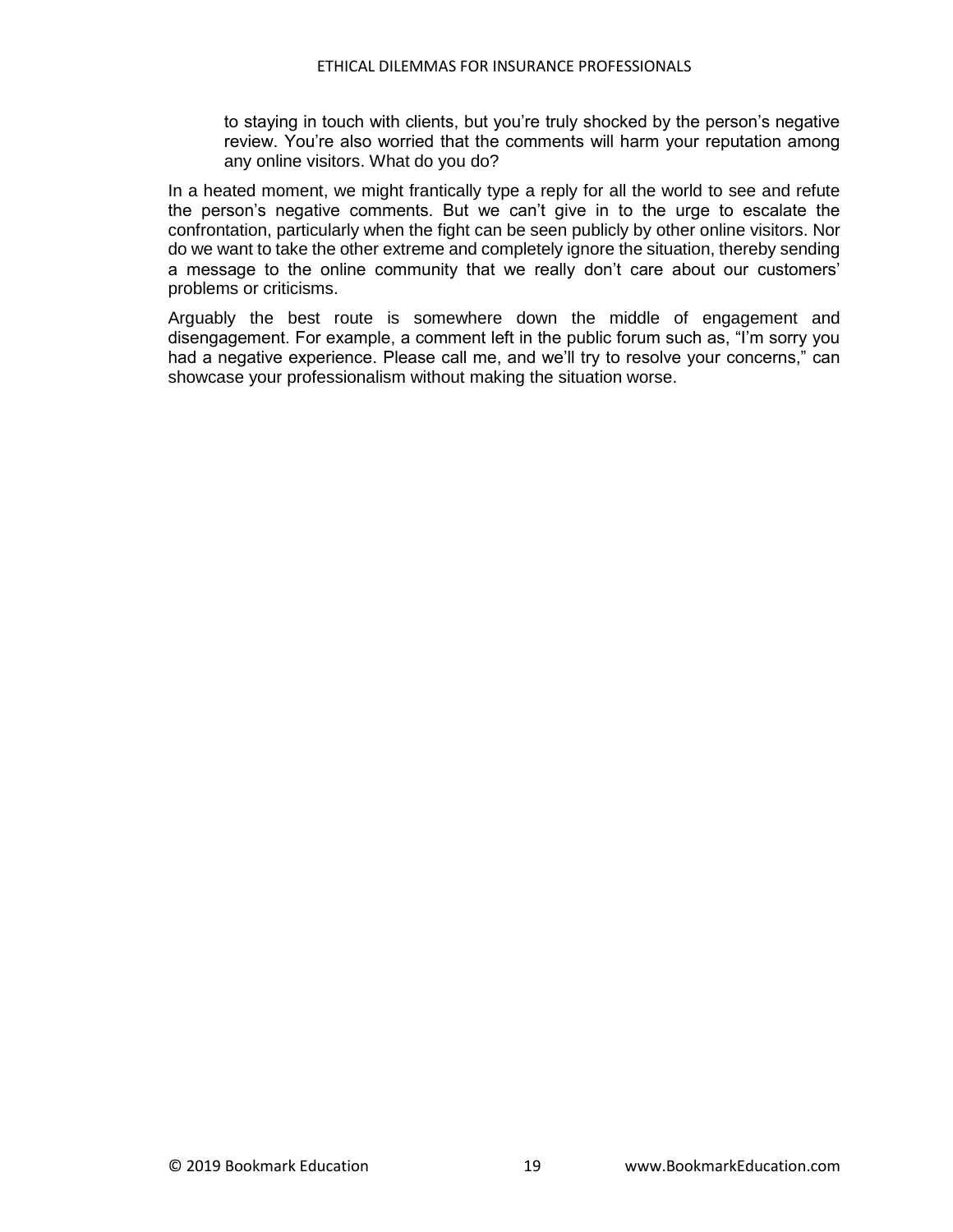#### <span id="page-25-0"></span>**CHAPTER 5: TIPS FOR ETHICAL INSURANCE PROFESSIONALS**

We've addressed unethical behavior and some of the consequences for consumers. But let's assume you're a very ethical person and always try to treat people well. What are some precautions you can take to avoid making a mistake or being accused of wrongdoing? The next few sections contain some simple pointers for you.

#### <span id="page-25-1"></span>**Analyzing Needs**

To keep the consumer satisfied, you'll want to ensure that the products presented to a potential purchaser are suitable. When you meet with a new customer, you should conduct a needs analysis in order to determine the suitability of specific products. To perform a proper needs analysis, you must ask several questions and listen carefully to the answers.

Helpful questions might include:

- What are your needs and goals?
- What kinds of property do you currently own?
- What do you do for a living?
- Do you own your own business?
- Do you have a family?

In spite of the important information that can be learned from those questions, you should consider alerting the consumer that the answers won't have an impact on their eligibility for insurance (as long as that's the case). Depending on the kind of insurance and the state where you do business, certain factors (such as marital status) cannot be used to charge someone more or to limit a product's availability.

The needs analysis is important because no two people are exactly alike. Even in a broader context, what you'd sell to a senior citizen is probably going to be different from what you'd sell to an 18-year-old. Similarly, what you'd sell to the 18-year-old is probably going to be different from what you'd sell to a 40-year old.

If you're working with a senior citizen, the main insurance concerns might be estate planning and paying for health care. An 18-year old might need renters insurance if he or she has an apartment. Auto insurance would be needed, too, if the person has a car.

At 40, there might be a bunch of things that are needed because 40-year olds are more likely to have dependents. Life, disability and homeowners insurance are all legitimate possibilities. So is extra liability insurance if the person has significant assets or has a pool or a trampoline in the backyard. The 40-year-old might also have a business, which opens up the door to a variety of commercial products. The list of possibilities could go on and on.

#### <span id="page-25-2"></span>**Assisting Elderly Customers**

You'll want to use special care when working with clients who are elderly or disabled because there might be physical or mental impairments that can create a communication problem. The person might not be able to hear you or speak clearly. In situations like this, you might find it helpful to have one of the person's trusted family members in the room. But even then, you'll want to get a sense that the family member isn't the one making the decisions. Unfortunately, some caregivers don't always have people's best interests at heart and will engage in coercion.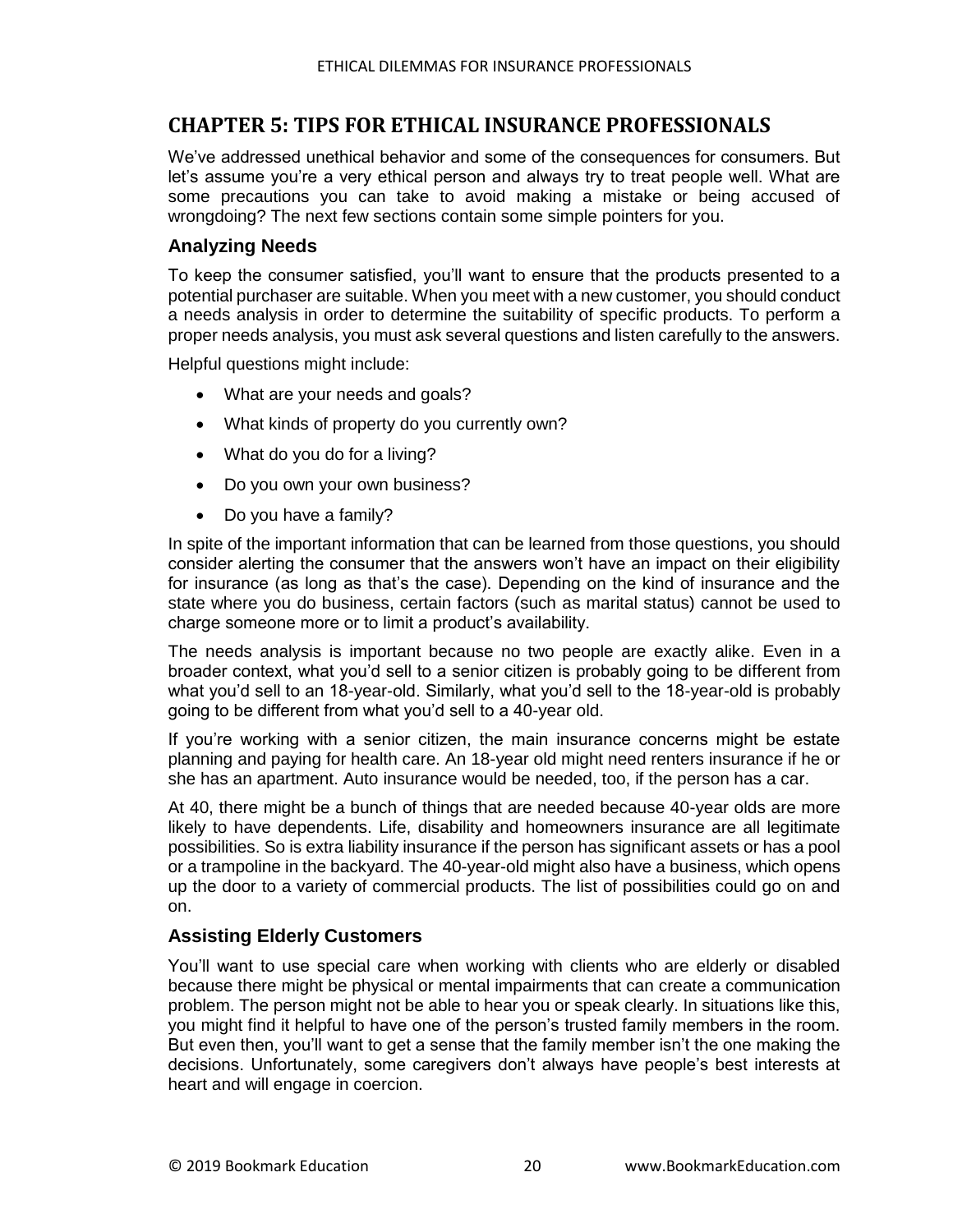#### <span id="page-26-0"></span>**Maintaining Documentation**

No matter who you meet with or speak to, it's important to take and keep good notes. Taking detailed notes about all of your interactions with the public can decrease the likelihood of disagreements regarding what was said or not said in conversation or what kinds of financial advice were or were not provided. If you and an angry consumer continue to dispute the facts of a particular meeting or conversation, your notes can help defend you in the event of a regulatory complaint.

However, good note-taking shouldn't be an activity that is done only on occasion. In order to aid your credibility and for your notes to serve as an adequate piece of evidence, you may need to show that you take detailed notes in all similar circumstances.

The notes you take about client interactions should be contemporaneous rather than after the fact. The quicker you are to document something, the better chance you'll have at remembering all of the important details.

Some agents keep handwritten notes in client files. Others keep a continuous record in a computer software program. In either case, some sales professionals find it helpful to send an email to clients containing a summary of a conversation's key points. In addition to the summary, the email might ask the recipient, "Do you agree that this is what we discussed?" The client can then respond and clarify points where necessary.

In order to maintain a clear picture of your relationship with clients, and to protect yourself, here are some documents that you might keep in an organized, readily accessible fashion:

- Copies of completed applications.
- Copies of any written correspondence with clients.
- Copies of any written correspondence with insurance carriers.
- Notes from meetings.
- Notes from phone calls.
- Notes regarding all attempts to contact clients (for example, a note that you left a voice mail regarding an upcoming policy renewal).
- Notes regarding the timing of various mailings to clients or prospects.

#### <span id="page-26-1"></span>**A Note-Taking Case Study**

In order to underline the importance of notes, let's go through an extended scenario, which was developed with the help of a former securities regulator. At the end of our story, you should also be able to see how consumer complaints of practically any kind can complicate matters for licensees.

Our story begins with a concerned daughter who has gone through her elderly mother's paperwork. After noting some suspicious documents, she discovers that her mother recently canceled a decades-old life insurance policy and bought a new one. Since the annual premiums were the same for both policies, the daughter is unsure why the replacement took place. After talking with her mother, she convinces herself that a slick life insurance agent tricked her mother into switching insurance for no good reason.

The daughter contacts her state's insurance department and is told to send copies of any relevant documentation to the local regulators. With her mother's consent, she sends copies of the new policy and the canceled policy, along with notes that the daughter took when the old policy was issued.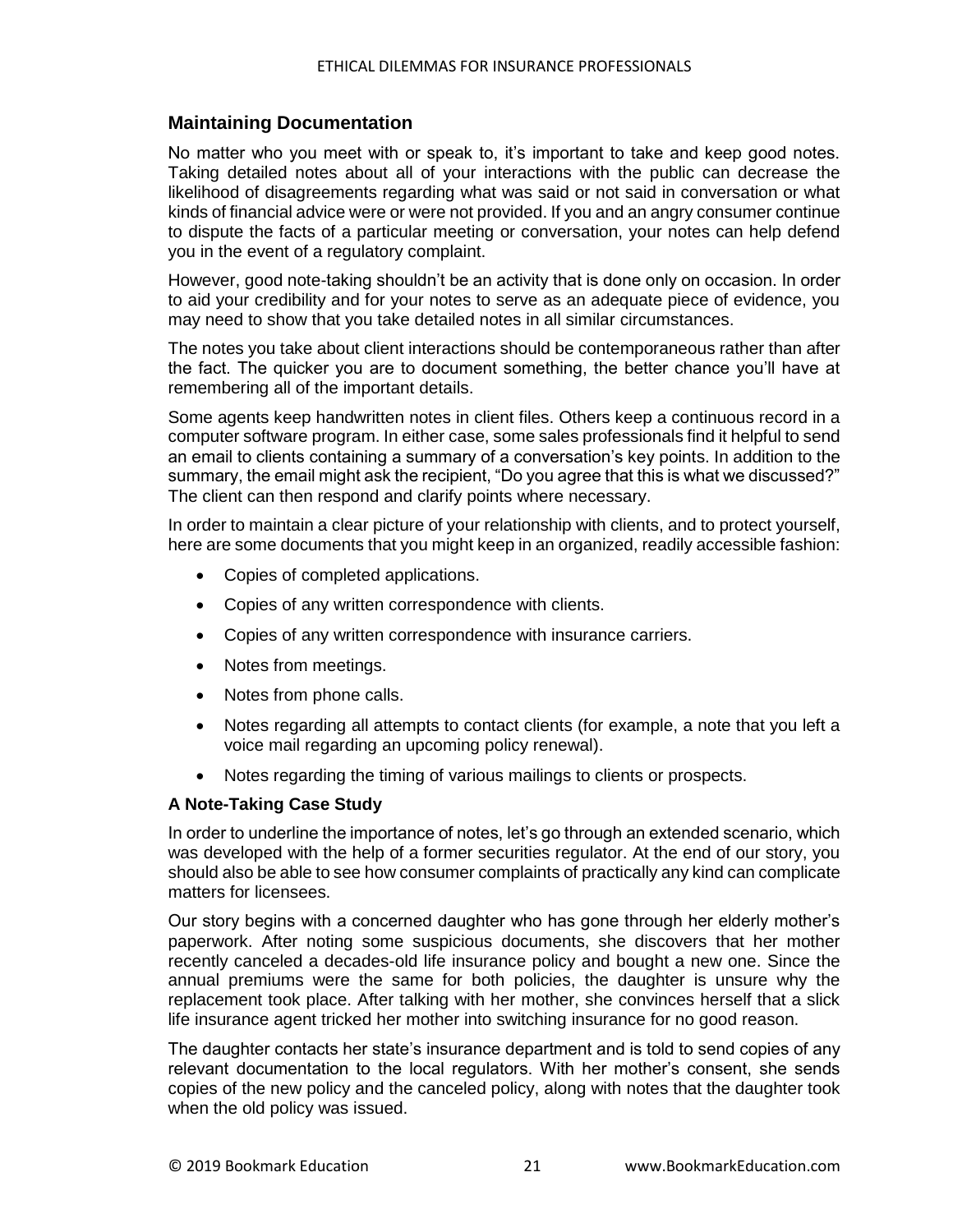Upon receiving the documentation from the daughter, state regulators are able to identify the agent who sold the new life insurance policy and note that the agent has already had two similar complaints filed against him. Concerned that the latest complaint might represent a pattern, state regulators assign an investigator to the case.

At this point, the assigned investigator is concerned not only about the actions of the agent who sold a policy to the mother but also about the overall business practices at the agent's place of employment. In order to determine whether there is misconduct at the agency level, or perhaps a failure to supervise, the investigator writes to the agency's compliance officer and demands that all of the agency's records be readied for a visit. Because of the complaints against this one agent, ALL of the business's records (those related to the specific agent and those unrelated to him) will be subjected to scrutiny.

In response to the request by the investigator, managers at the agency start covering their tracks. They identify records proving that all agents have undergone ethics training, and they reprimand the agent in writing. Unfortunately for the agent, the agency managers are more concerned about protecting themselves than about protecting him.

Meanwhile, the daughter has hired legal counsel and has announced that she and her mother plan to sue the agent for damages. Since his managers don't seem willing to support him, the agent decides to hire his own attorney. Luckily for him, the agent has made a habit of keeping detailed notes during all of his client interactions and of all company meetings. Through those notes, he is able to show not only that replacing the life insurance policy had a tangible benefit for the mother but also that his managers emphasized the money-making potential of life insurance replacements to all agents in the organization. Based on the various headaches caused by the entire experience and lack of support, the agent determines that he will be happier working someplace else.

We could take this scenario even further, but the story's two key points should already be clear to you:

- Regulatory complaints, even those in which no wrongdoing actually occurred, can be a big problem and should be avoided when possible.
- Maintaining detailed notes is an essential element of risk management for insurance professionals.

#### <span id="page-27-0"></span>**Keeping Yourself Informed**

The evolution of the insurance industry doesn't stop once you pass your licensing exams. In order to serve the public well and remain on good terms with insurance regulators, sales professionals must take some initiative and keep up with what's happening around them.

While employees at large insurers might receive comprehensive training and frequent regulatory updates from a compliance department, licensees who work either alone or at small agencies must work a bit harder to remain up to date. Let's look at a few simple tasks that can help you keep up with important changes.

#### <span id="page-27-1"></span>**Looking Online**

As part of keeping up with changes in state requirements, you might consider checking the website of your state's insurance department on a regular basis. Most departments will post important updates online, and some have completely stopped sending important news by regular mail. State websites are also likely to contain links to relevant insurance laws and administrative rules.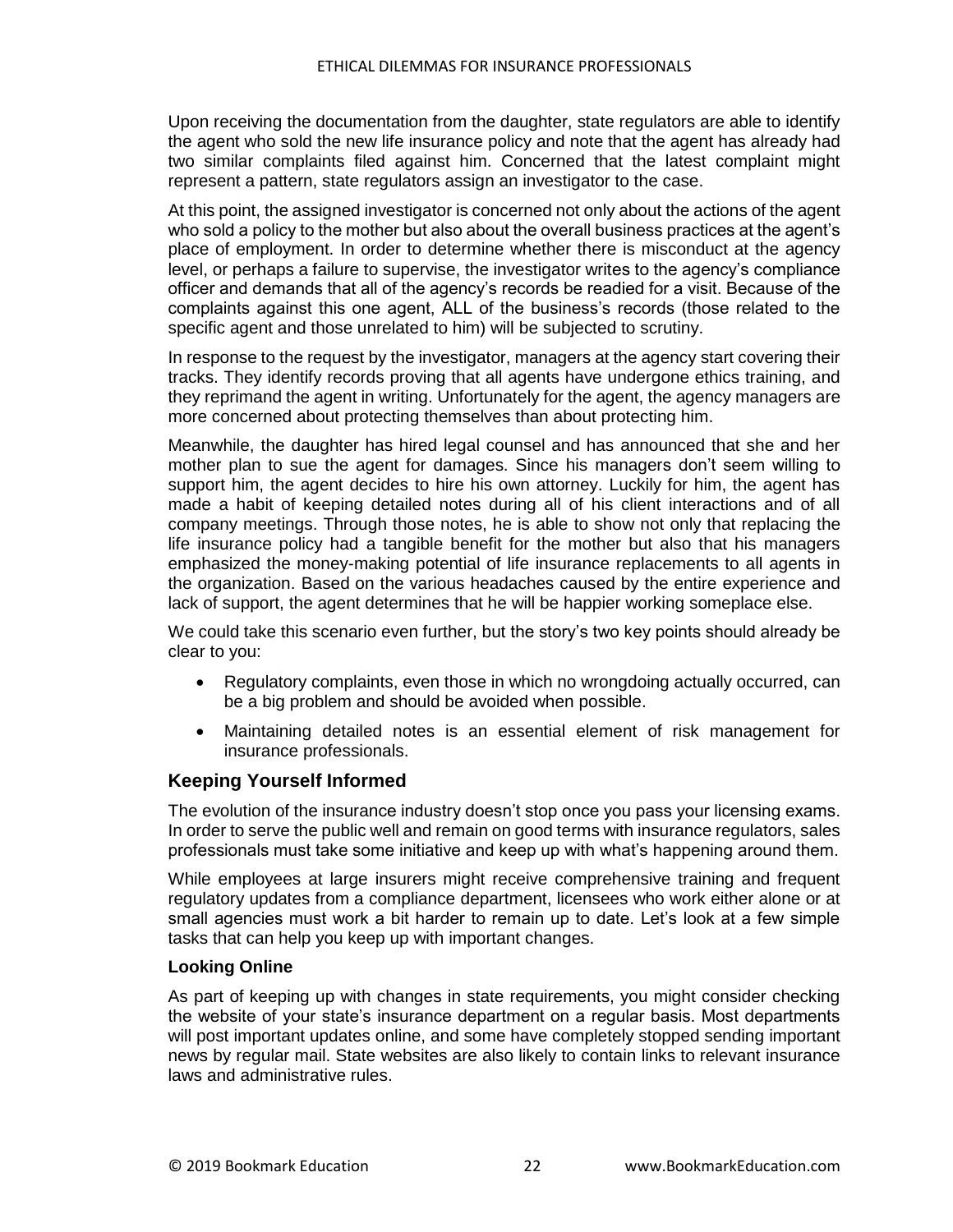#### <span id="page-28-0"></span>**Regular Reading**

Trade publications can help inactive licensees keep track of important trends in the insurance community. Many respected insurance publications offer free online newsletters that are delivered on a monthly, weekly or even daily basis. Others might be included as part of your membership in an insurance trade organization.

#### <span id="page-28-1"></span>**Reviewing Company Guidelines**

Active licensees should periodically review any company handbooks or agency agreements that they receive as part of their employment with various agencies and insurance carriers. In many cases, the licensee will be representing an insurance company as part of a transaction and must conduct business in a manner prescribed by the company. It's possible that a company handbook or agency contract will put restrictions on a licensee's conduct that are more strict than local laws or state rules.

If you are in a supervisory position and do not have a handbook, you might want to consider creating one. Having sets of procedures all in writing and all in one place can make it easier for your subordinates to respond to problems. Of course, you will want to ensure that workers who receive the handbook actually read it.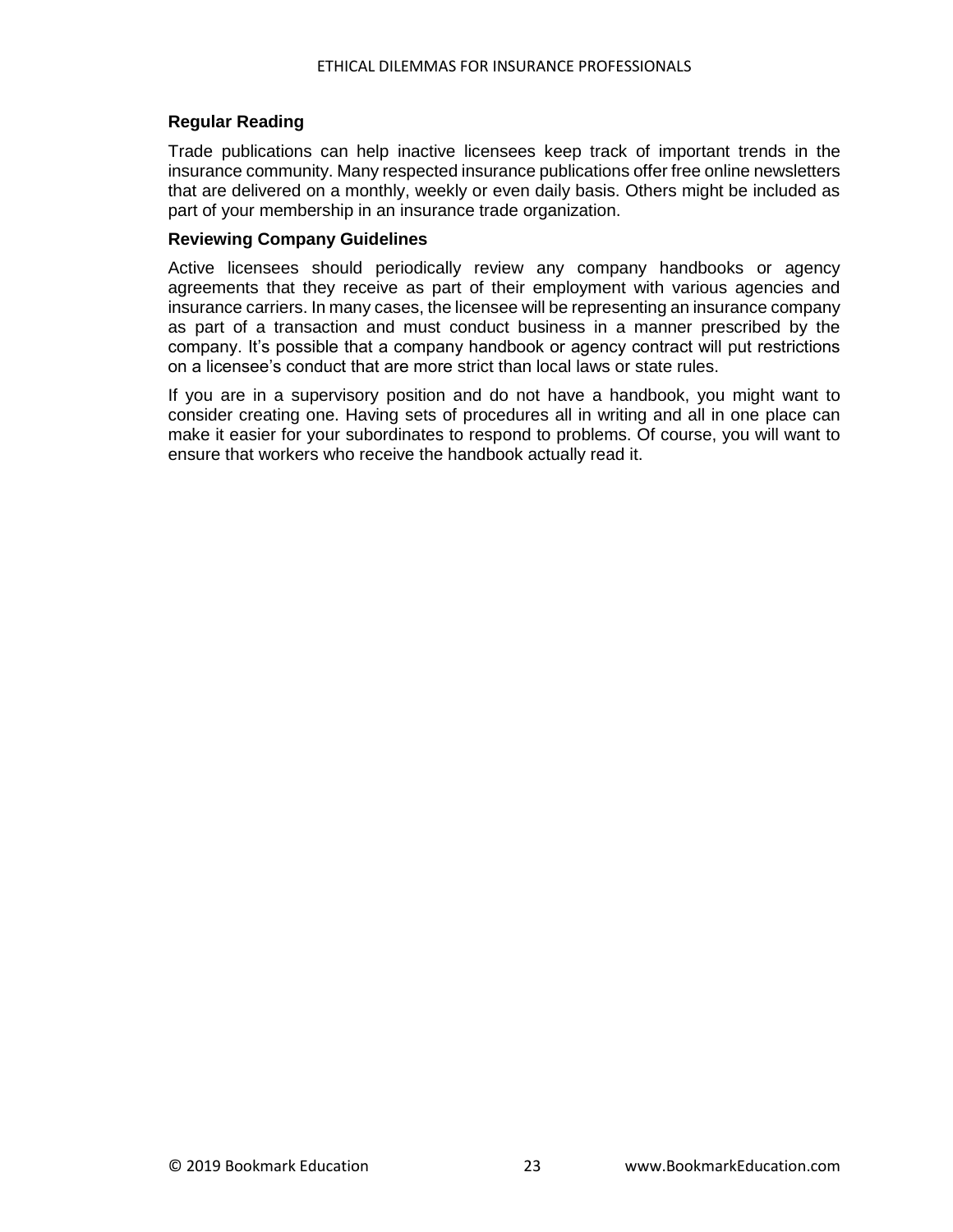#### <span id="page-29-0"></span>**CHAPTER 6: PRIVACY CONCERNS**

Our jobs make it inevitable that we will become aware of sensitive information about our prospects and customers. We might be told about a lifetime of health conditions, or the state of someone's personal finances or maybe, if we work in commercial lines of insurance, the yet-to-be-finalized details of a major business deal. No matter the specifics or reason for learning these details, it's of course considered common courtesy, not to mention ethical, to keep the information largely to ourselves and only disclose it on a needto-know basis.

Yet it isn't always easy to keep everything quiet. And even if we personally practice excellent discretion with respect to privacy, we almost certainly have been in situations where other people—perhaps even other insurance professionals who should've known better—were too loose-lipped.

Are we truly capable of upholding our ethical (and in some cases legal) responsibility to keep all this information private in every case? Consider the following scenario:

At the end of a hectic Friday afternoon, you're taking the elevator down several floors to your office's parking lot with two of your co-workers. On the way down, the elevator stops and allows a stranger from a lower floor to board. After the stranger boards, one of your co-workers turns to the other and starts venting about a difficult life insurance application he's been dealing with. He mentions the applicant by last name and makes a small joke about a potentially embarrassing health condition that has complicated the applicant's ability to obtain affordable coverage. Your two colleagues giggle at the joke for a second and then turn their heads to the floor. You estimate there are 10 more seconds left before you, your co-workers and the stranger will reach the parking lot. What do you do?

Unfortunately, even though we did not engage in the joking, the stranger is likely to remember us as being part of the group who did. And although the stranger almost certainly has no personal connection to the applicant being joked about, the stranger might be able to determine which company we work for and will forever have a story to tell about our firm to people who are already angry at our profession.

Office politics might unfortunately have tremendous influence on our actions, even if we know that what was done was wrong. In all likelihood, our actions will be different if the people who made the joke are our direct subordinates vs. people who we technically outrank but don't directly supervise vs. people who are on the same level as us on the corporate hierarchy vs. people who might actually outrank us.

Many of us with little to no power at the organization might feel most comfortable just letting the moment pass and doing nothing about it. If we have more power or at least a strong relationship with the workers involved, we won't want to sour the relationship over a mere 10 seconds of sophomoric behavior. If we proceed, we will likely want to do so upon careful reflection about the appropriate time and place to discuss the matter. Some tips about handling difficult conversations can be found earlier in this course.

Privacy obligations can become even more personally important (but also even more difficult to manage) when information involves friends and family. Can we really keep certain things from the caring people who we love and who are closest to us? Consider the following scenario:

• You're surprised to find your brother-in-law waiting quietly at your office. He says he needs to talk to you about the life insurance plan that you put together for him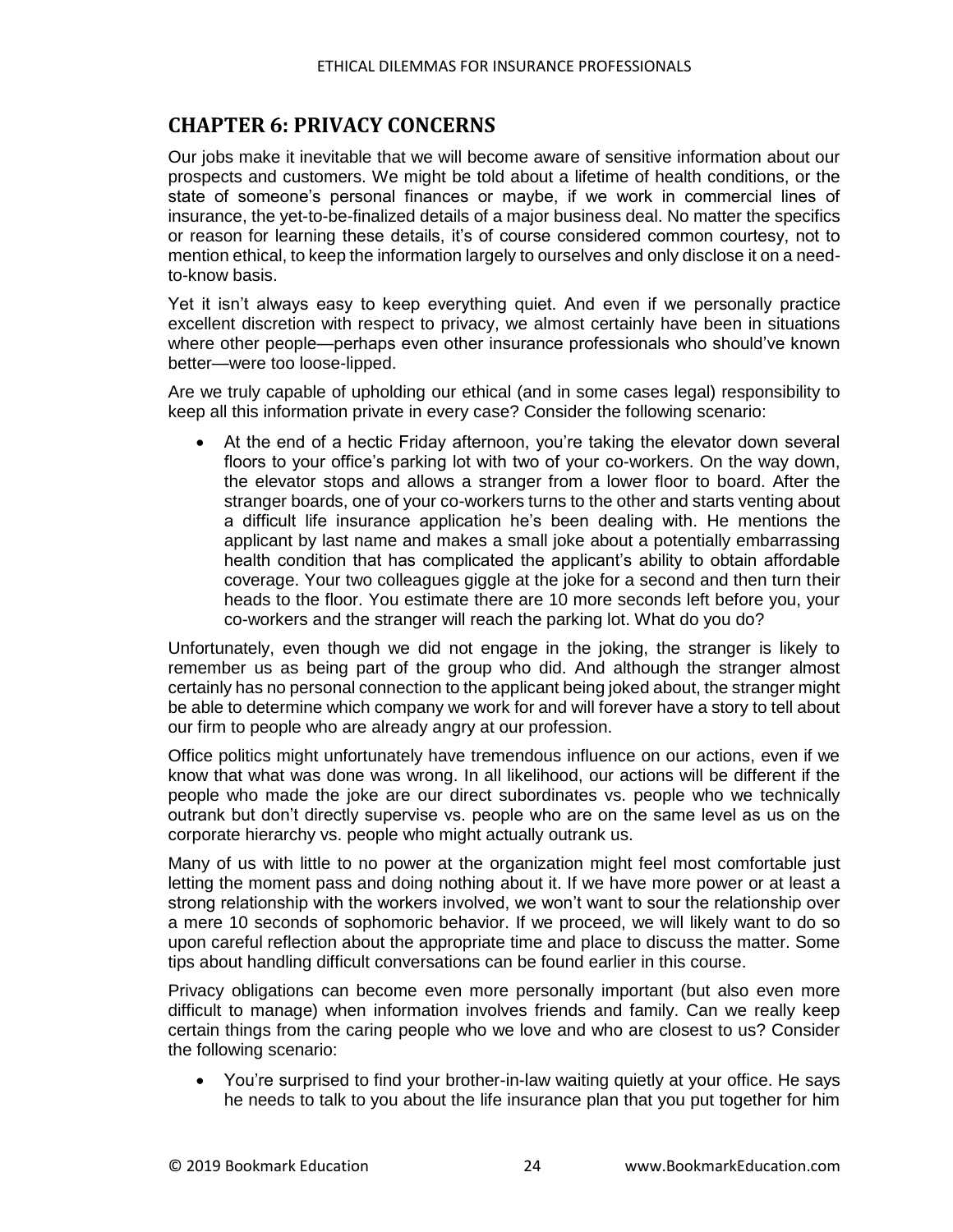and his family three years ago. Based on recent conversations with your sister, you know your brother-in-law has been mysteriously sick lately. You ask him how he's been feeling, and he discloses that he just came from the doctor and has been diagnosed with a terminal illness. He makes two requests: First, that you review his life insurance thoroughly and confirm that the appropriate beneficiaries and settlement options are already in place. Second, that absolutely no one else be told about his condition. You don't think you can ethically keep this secret from your sister. But your brother-in-law reminds you of your professional and legal obligation to only disclose his health information with his consent. What do you do?

Although federal HIPAA regulations might not apply to life insurance transactions like this one, laws in many states are likely to require that life insurance agents keep clients' health information confidential. If our intent, above all else, is to observe the law, we probably must obey our brother-in-law's wishes and risk destroying our relationship with our sister by keeping medical information from her. However, nothing prevents us from trying to convince our brother-in-law to change his mind or from making it clear to him that, even though we must obey his wishes, he might be the one engaging in unethical behavior by putting us in such an impossible situation.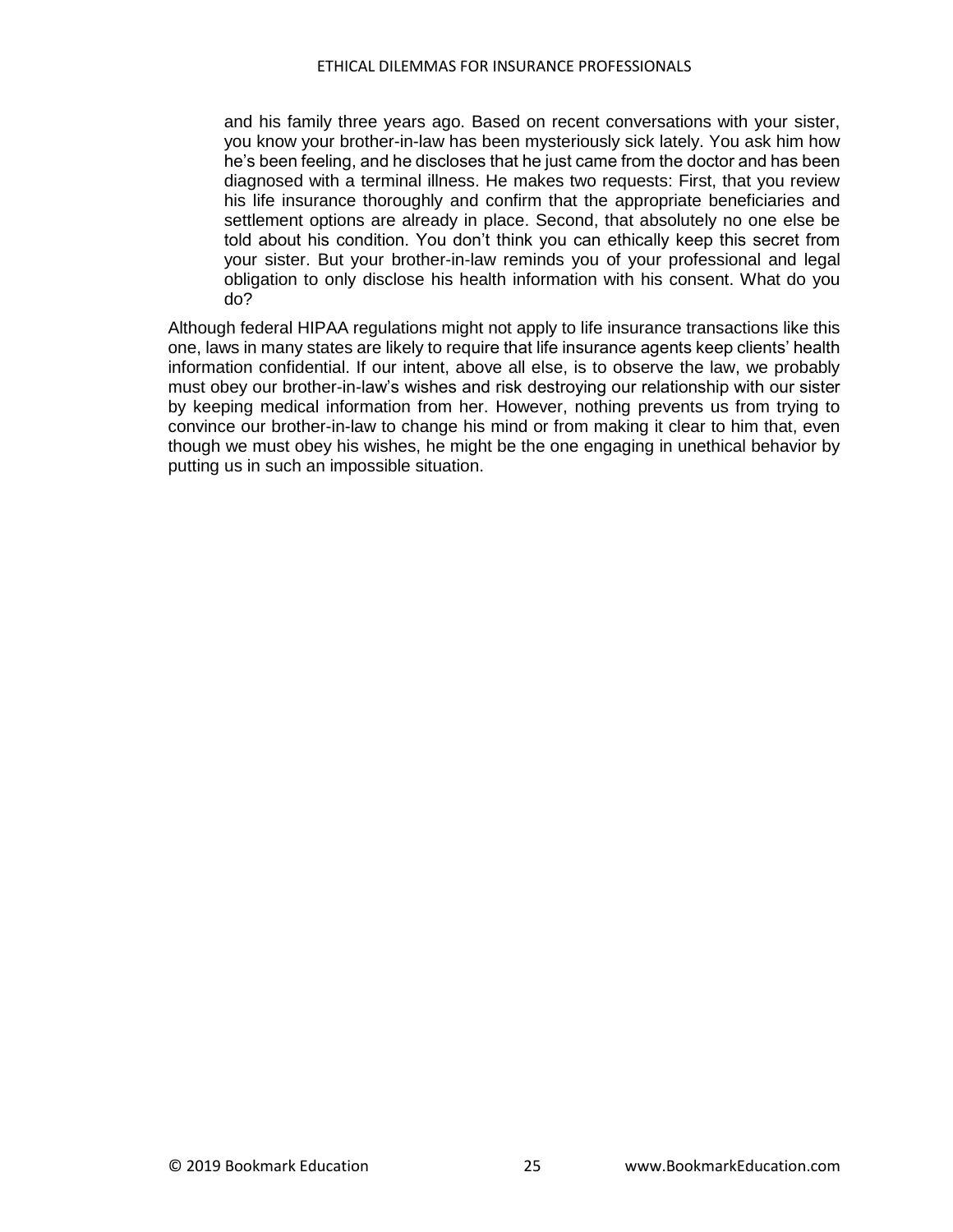#### <span id="page-31-0"></span>**CHAPTER 7: DEALING WITH DIFFICULT CLAIMS**

Fair payment of claims is an insurer's contractual obligation to its policyholders. The policyholder is required to be honest on the application, pay premiums and abide by terms and conditions stipulated in the policy. In turn, the insurer is expected to provide benefits as stipulated in that policy rather than attempt to renegotiate a deal after an insured loss.

But should the policy language be the sole factor when determining whether to pay a claim? Are there cases in which the ethical thing to do is to either ignore the policy language or at least stretch it a bit? Consider the following scenario:

• After two months in the hospital, an elderly woman has moved into a nursing home with the intention of it being her permanent residence. Meanwhile, her children are taking care of her house and making sure that the property insurance premiums continue to be paid. Her policy says it will cover "the dwelling on the residence premises shown on the declarations page." The policy further defines "residence premises" as "the dwelling where you reside." The woman hopes to sell her home to pay for her care. But three days after she moves into the nursing home, a fire destroys her house. The company reviews the definition of "residence premises" and says it only needs to cover "the dwelling where you reside." Therefore, since the woman moved out of her private residence and into the nursing home three days before the fire, the insurer denies her entire claim. Did the insurer make the right decision?

Let's assume, for the sake of this case, that the insurance company had the legal right to deny the claim. In that context, perhaps the short duration between the move and the fire becomes an important factor. Given the stress involved with moving from independentliving situations to nursing homes, it might not be reasonable to expect someone—let alone the average person with minimal insurance knowledge—to foresee an insurance gap and proactively do something about it in just in a few days. But had the woman gone 60 days or more without contacting an insurance agent and inquiring about her coverage, would your position on this issue change much?

Regardless, situations like this provoked attention from insurance trade groups, who worried about how these kinds of claim denials influence the public's general opinion of our industry. Thanks to lobbying from those groups, including the Independent Insurance Agents and Brokers of America, mew endorsements have been written for standard homeowners policy forms, with the intent of eliminating these kinds of unfortunate situations. If you sell homeowners insurance, you might want to review your carriers' products to see if they include this added protection.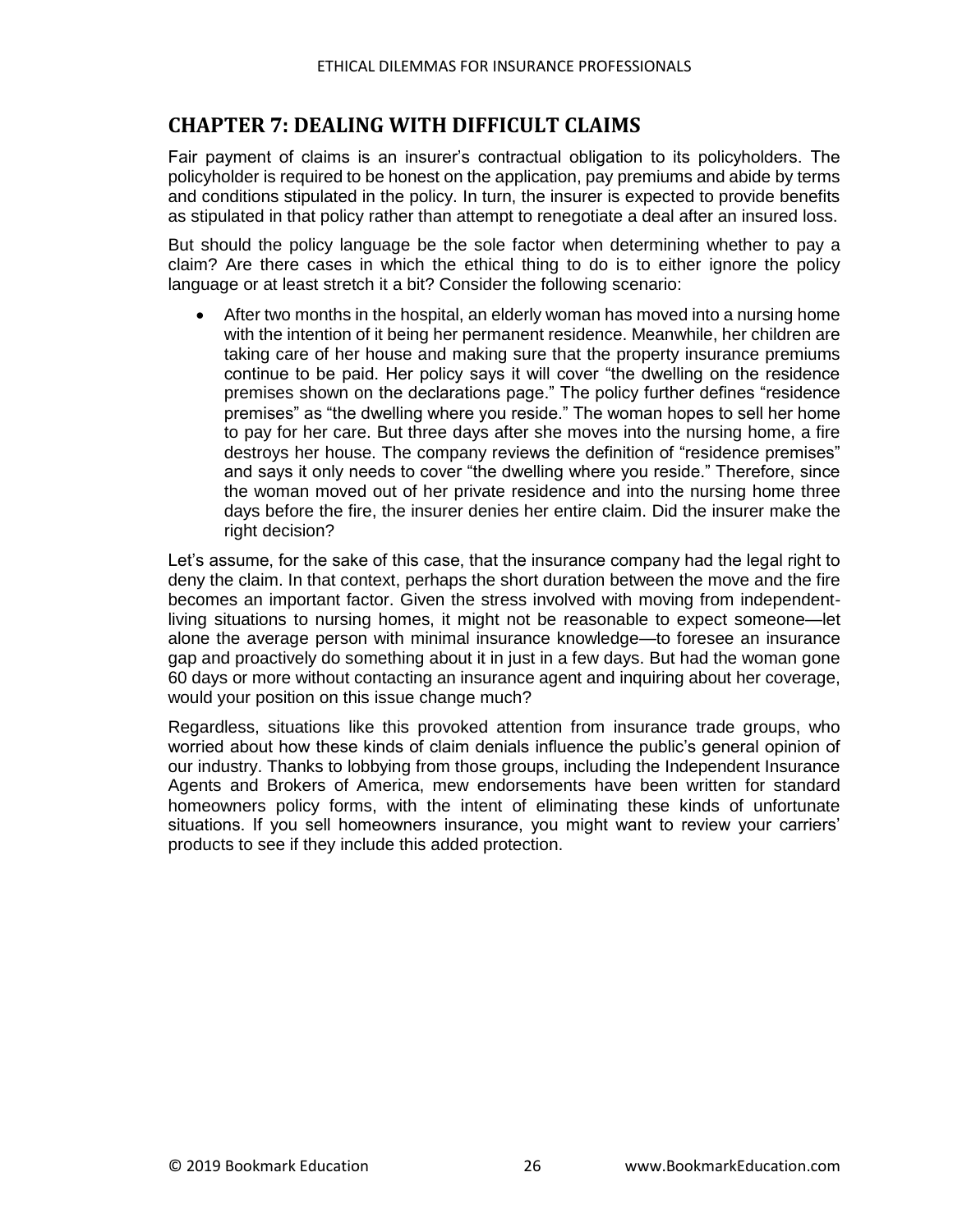#### <span id="page-32-0"></span>**CHAPTER 8: MODERN ISSUES IN INSURANCE DISCRIMINATION**

Insurance companies are prohibited from engaging in discriminatory underwriting, offering or pricing of coverage on the basis of race, religion, national origin and, in some jurisdictions, gender and sexual orientation.

But are there types of insurance discrimination that are less traditional and subtler in today's market? To what point can we justify not offering someone the same coverage at the same price without approaching unfairness? Consider the following scenario:

• You are a high-ranking underwriter at a relatively small property and casualty insurance carrier. Management is considering the implementation of policies that would promote "price optimization." In addition to considering each customer's level of risk, the carrier would use data and algorithms to determine whether a customer is more or less likely to shop around when presented with a renewal offer. Those customers who seem unlikely to shop around would be charged more for insurance. Conversely, those customers who seem more likely to shop around would be charged less. What's your reaction to this approach?

The practice proposed in the previous scenario might seem like a smart way of doing business by maximizing revenue. Yet before supporting it, we should consider our views on insurance discrimination and ponder which factors are acceptable to us when pricing insurance differently. If, like most of today's producers, you generally believe insurance pricing should be based on risk and that practically everything else should be a non-factor, you might have second thoughts about this idea. After all, customer loyalty, as far as we know, does not impact the likelihood that the customer will suffer an insured loss. You might also believe pricing insurance in this way is unethical because it penalizes the very customers who have stuck with you and rewards people who have been less committed to you.

Be aware that, at the time of this writing, pricing insurance in this manner was illegal in roughly half of the United States. In those places where it was allowed, regulators commonly argued it had the potential to increase competition. If this issue is of interest or concern for you, please consult the applicable laws and regulations in your state or speak with a qualified expert.

Consider yet another scenario about unconventional insurance discrimination that might become a hot topic in the not-too-distant future:

• You're attending a conference where a medical ethics professor is debating with a top-ranking life insurance executive. The subject is genetic discrimination in insurance. The life insurance exec is advocating for greater use of genetic information during the underwriting process. He claims the availability and pricing of life insurance should be based on health-related risk factors posed by each applicant, even if those risks haven't resulted in the applicant being diagnosed with an actual medical problem. He therefore has no problem considering the results of genetic tests when evaluating life insurance customers. Nor does he object to making certain types of genetic testing mandatory for anyone who wants coverage above a certain dollar amount. "Insurance pricing" he says, "should be all about risk. And your genetics are a huge risk factor." The professor says the use of genetic testing in insurance is unfair and could result in discrimination. She says being genetically susceptible to cancer, heart disease or other ailments doesn't guarantee that an applicant will develop those problems. She also worries that mandatory genetic testing might force people to learn things they don't want to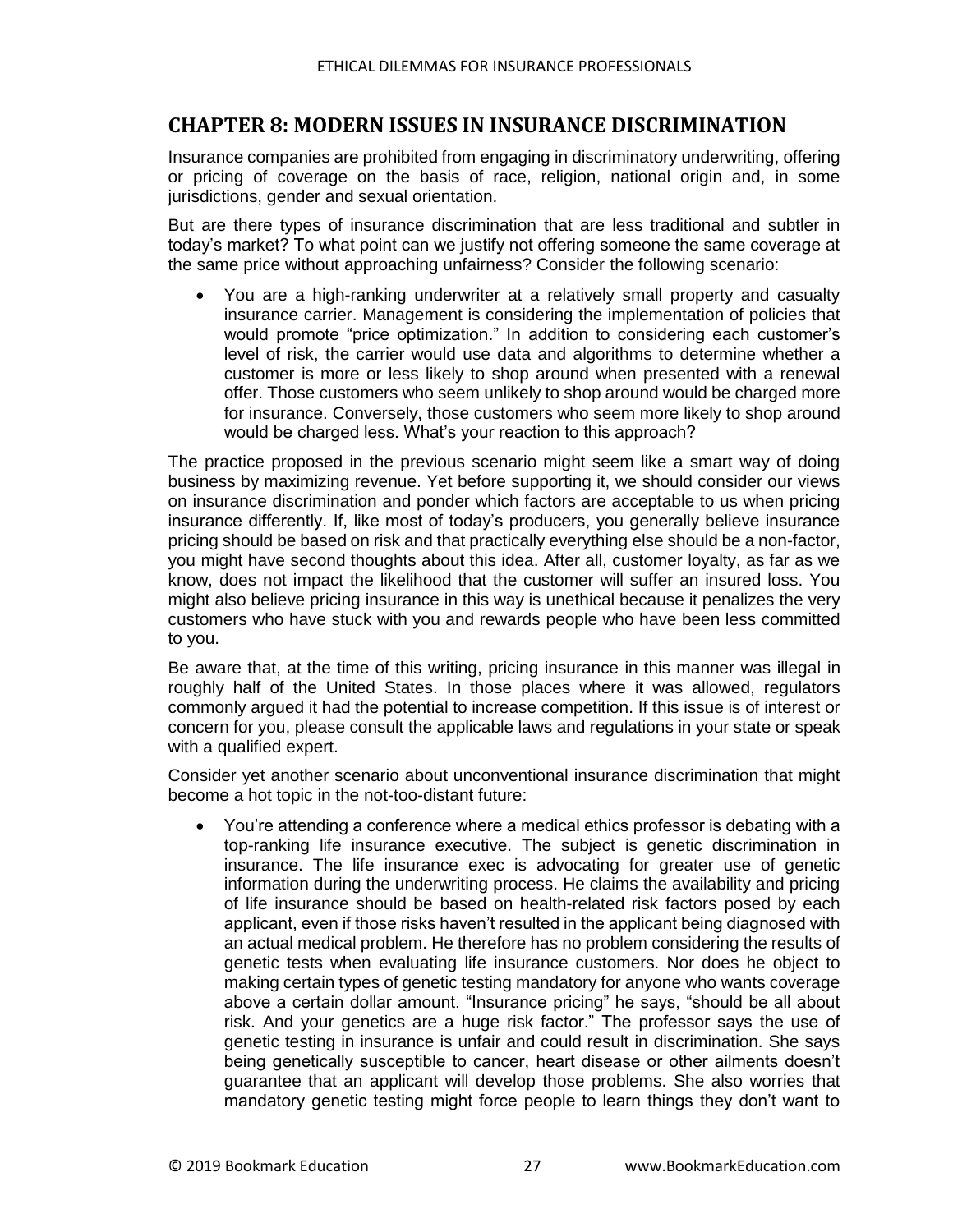know and might cause private information to fall into the wrong hands. Which side are you on?

This scenario can seem especially tricky because it forces our head to compete against our gut. The insurance executive's argument is packed with logic that is difficult to refute. Indeed, family history, DNA and genealogy have an impact on life expectancy even if they don't fully control our fate. Shouldn't insurance companies, in their attempt to price products as accurately as possible, have access to such valuable data?

On the other hand, something about the topic of genetics makes many of us squirm in discomfort and think, perhaps, about scary science fiction plots in which our DNA is used for evil rather than good or neutral purposes.

The federal Genetic Information Nondiscrimination Act prohibits discrimination on the basis of genetics in health insurance. The law also applies to various aspects of employment and group benefits. However, this specific law doesn't regulate the use of genetic information among life insurers in the individual market. At the time of this writing, roughly one-third of states had taken steps to outlaw genetic discrimination in life insurance. Details about how a particular state treats the issue might be available through the Human Genome Institute or, of course, a qualified local attorney.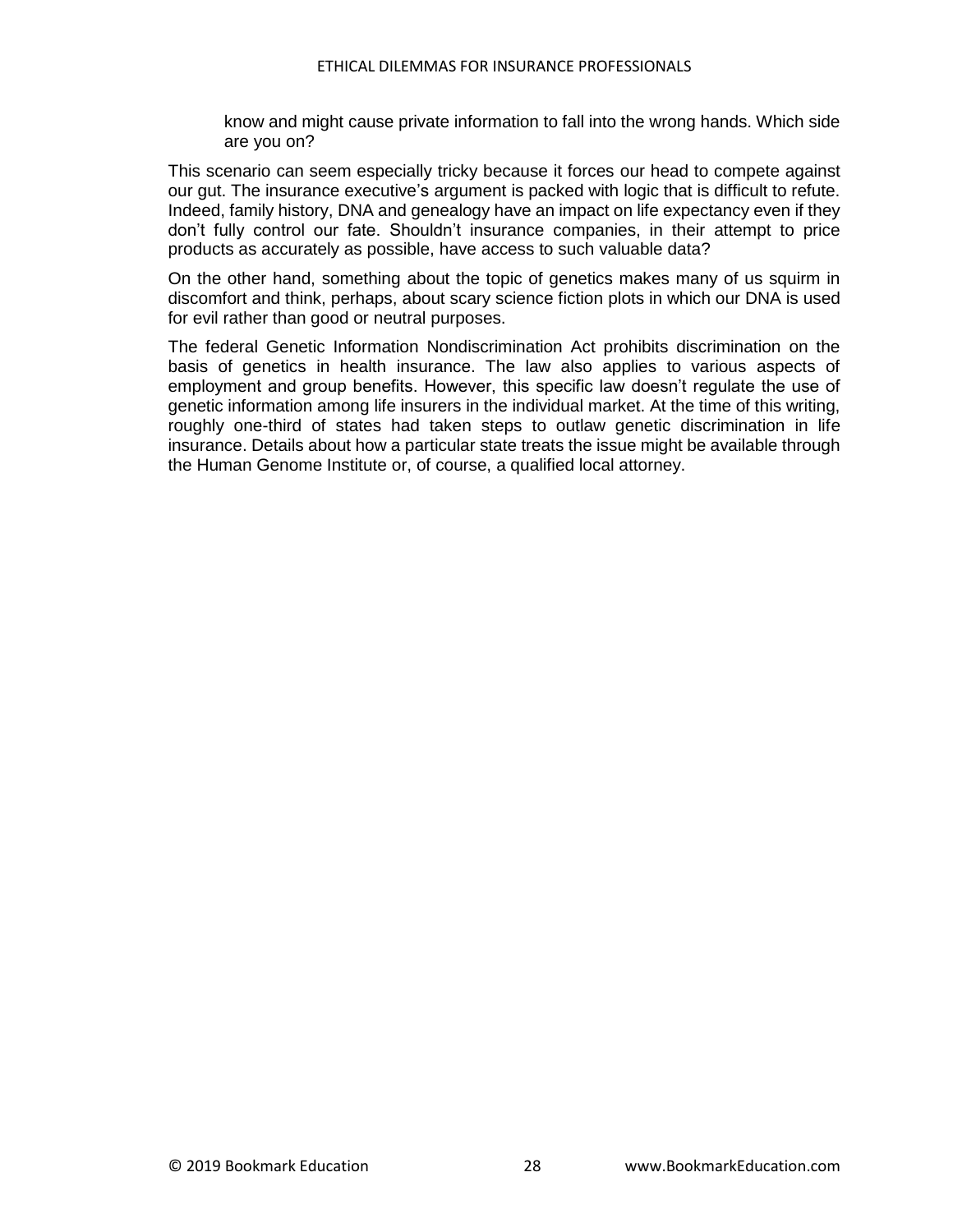#### <span id="page-34-0"></span>**CHAPTER 9: MONEY LAUNDERING IN INSURANCE**

The past 20 years or so have seen an elevated concern among law enforcement regarding money laundering in insurance. Money laundering occurs when money obtained through or intended for illegal activity is moved through the economy so that it seems "clean" and becomes nearly impossible to trace.

There are three basic stages of money laundering, all of which can involve insurance in some way:

- Placement: In the placement stage, money obtained from or intended for illegal activity is introduced into the economy. For example, a criminal might arrive at a life insurance office with a briefcase full of cash and want to buy a single-premium life insurance policy with it.
- Layering: In the layering stage, money is moved from financial institution to financial institution for the sole purpose of creating a maze that law enforcement might get lost in. If there are financial penalties involved with moving the money around, those penalties are essentially written off by the criminal as the cost of doing business. The goal in this middle stage is purely to keep the money moving quickly. For an insurance-related example, consider a scenario in which a criminal has purchased an insurance product (such as permanent life insurance or an annuity) and cancels the contract abruptly even though the cancellation will result in major surrender charges. Then, the criminal might use the money to buy a financial product from a different company.
- Withdrawal: In the withdrawal stage, the money is taken out of the economy and used either for criminal activity or for the criminal's personal benefit. For example, a launderer might cancel an annuity or permanent life insurance product and pocket the cash surrender value without investing it elsewhere.

Money laundering became a major concern in insurance following the terrorist attacks of September 11, 2001. Although the terrorist group responsible for those attacks was headed by men with large personal wealth, those personal assets had been frozen by multiple governments, making the money difficult to use as a method of terrorism funding. According to a report by the federal government's 9/11 Commission, the group behind the attacks turned to money laundering in order to pay for its operations.

Much of the money laundering involved with 9/11 involved funneling money to and from bogus charitable organizations across the world, and there was no known link between the funding for the attacks and insurance. However, law enforcement was aware of cases in which dirty money had been funneled through insurance companies by other types of criminals, such as members of drug cartels, and wanted to get ahead of the game. Rather than wait for terrorist groups to figure out that insurance could be used to launder terrorism funds, the federal government chose to make awareness of potential money laundering a priority for carriers and producers.

Insurance companies that sell permanent life insurance, annuities or any other product with cash value are required to establish an anti-money laundering program. Among other things, the program is supposed to make producers aware of the warning signs of money laundering in insurance. Specifics of the plan will vary from carrier to carrier and will depend largely on the level of risk that is likely to exist for the given carrier. For example, a company that primarily sells cash-value life insurance products is likely to need a more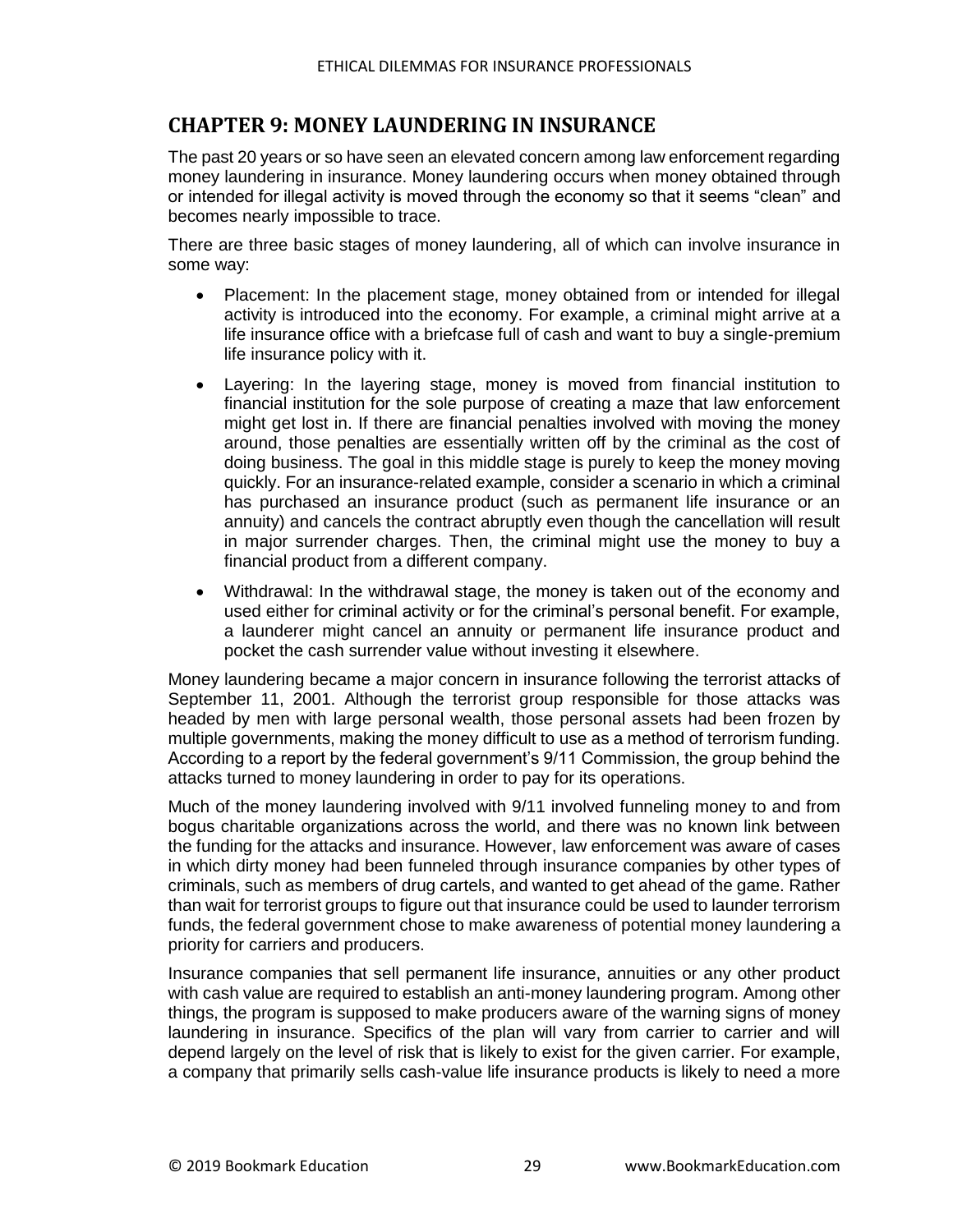elaborate anti-money laundering program than a company that is largely focused on property and casualty insurance and only sells a few annuities a year.

Some possible red flags of money laundering in insurance are listed here. Note, however, that the existence of a red flag is not necessarily a guarantee that criminal activity is occurring. Instead, it might merely be a signal that the situation should be evaluated more closely with help from colleagues and supervisors:

- A cash-value product is surrendered at great expense to the owner.
- An owner borrows the maximum amount possible from a cash-value product with policy-loan features.
- An applicant insists on paying large premiums with cash.
- The owner surrendering a cash-value product has no reasonable explanation for the surrender.
- Policy ownership is transferred without a reasonable explanation.
- An applicant is very interested in "free-look" periods that allow for a return of premiums after a policy cancellation but expresses little concern about other aspects of the product.
- A consumer is engaging in an irregularly high number of insurance transactions.
- Large purchases are made by people who seem unlikely to afford them (for example, a student buying large amounts of cash-value life insurance).
- The type of product purchased by someone is in conflict with a needs-based analysis conducted by an agent or broker.
- Owners, annuitants or beneficiaries of cash-value products seem unconnected to one another and lack an insurable interest in one another's lives.
- A consumer asks whether certain transactions must be reported to the Internal Revenue Service.
- An applicant wants to purchase an interest-sensitive product but expresses no concern about the product's performance.

#### <span id="page-35-0"></span>**Conclusion**

Though people have the capacity to change, the odds are good that a person's sense of right and wrong will be cemented at an early age. Reading about ethics is unlikely to turn a bad person into a good person.

But that doesn't mean that our seemingly unchangeable principles can't be applied in new ways. Through greater self-awareness, we might come to see how our favored values of honesty, compassion and courage can be demonstrated in a wider variety of situations. In many cases, we don't need to learn new values in order to be more ethical. We merely need to find the time to pause during our hectic business days and remind ourselves more frequently of the values that are already important to us.